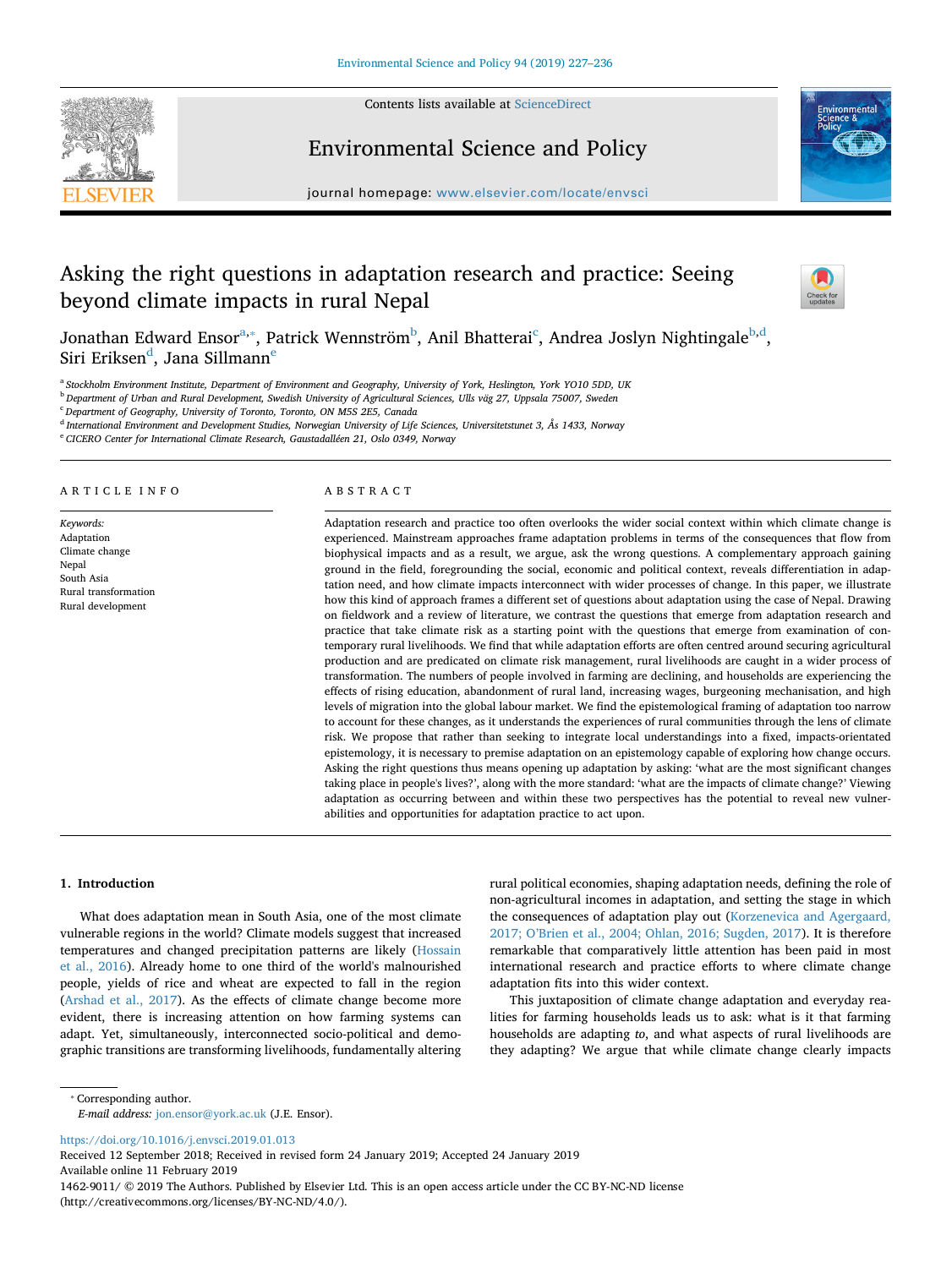agricultural production practices, adaptation efforts risk being irrelevant to agricultural households if their relationship with wider cultural, socio-economic and political processes is not considered adequately ([Eriksen et al., 2011; Eriksen et al., 2015](#page-8-2)).

For a large section of the scholarly and policy community, the biophysical impacts rendered by climate change form the basis for adaptation planning [\(Biagini et al., 2014;](#page-7-1) for critiques of this view, see [Bassett and Fogelman, 2013; Hulme, 2011](#page-7-2)), placing the consequences of climate change for agricultural yields as a central focus. As a result, international research and development efforts have primarily looked to enable changes in on-farm practices: expanding farmer's knowledge, developing new technical solutions, or supporting innovative agricultural practices (e.g. [Janila et al., 2016; Singh et al., 2017](#page-8-3)). While social, ecosystem and institutional perspectives are increasingly integrated, technical innovation geared towards production is generally seen as "the key to farming system adaptation" ([FAO, 2016](#page-8-4), p. 50).

With this paper, we contribute to a growing body of literature that, in different ways, argues for the need to reframe the adaptation challenge [\(Bee et al., 2015; Beveridge et al., 2018; Eriksen et al., 2015;](#page-7-3) [Nightingale, 2016](#page-7-3)). A significant body of research has investigated the multiple socio-environmental stressors (including economic globalisation, demographic change, changing resource access regimes, political change and conflict, and climate change) to which rural households respond in managing their livelihoods [\(Leichenko and O'Brien, 2008;](#page-8-5) [Eriksen and Silva, 2009; Quinn et al., 2011; Reid and Vogel, 2006;](#page-8-5) [McDowell and Hess, 2012](#page-8-5)). Building on this research, [O'Brien et al.](#page-8-6) [\(2007\)](#page-8-6) argue that how vulnerability is framed and studied – whether as an outcome of biophysical climate change or as an inherent and dynamic context shaped by interacting socio-environmental processes – determines what climate change measures are promoted. They question the predominant research and policy focus on outcome vulnerability, leading to sectoral and techno-managerial measures, and conclude that adaptation research and practice instead needs to address contextual vulnerability and focus on the socio-environmental stressors producing vulnerability. These and similar insights have precipitated a shift towards a wide range of approaches that explicitly consider social context, but which still take climate risk as an epistemological starting point. In this paper, we refer to such approaches as 'mainstream adaptation approaches', and we suggest that they extend some problematic assumptions. First, that adaptation takes place as one or more actions orchestrated by policy makers or other clearly defined decisionmakers (experts, policy makers, local elites/leaders or particular – often male – members of a household). Second, that adaptation is separate from societal change at large, and climate change is separate from society. And third, it is often the case that climate risk is taken to be the main driver of rural transformations. These assumptions limit our understanding of adaptation, how it takes place, who makes decisions, and how it relates to transformation in socio-political relations, leading towards a focus on climate drivers of agrarian change and technomanagerial solutions. As such, mainstream adaptation can easily slip back into the assumptons of outcome vulnerability ([Vincent et al.,](#page-9-0) [2013; Ojha et al., 2015\)](#page-9-0).

Recent calls for transformative adaptation [\(O'Brien et al., 2015;](#page-8-7) [Pelling, 2011; Vermeulen et al., 2018\)](#page-8-7) imply a need to go beyond interrogating the multiple stressors to which people adapt, to understanding how people's lives are transforming more fundamentally, such as the transformation of socio-political relations of class, ethnicity, gender, production, and livelihoods, and how climate change is located within these transformations [\(Eriksen et al., 2015; Tschakert et al.,](#page-8-8) [2016; Rao et al., 2017](#page-8-8)). Aligned with these calls, our aim is to refocus our adaptation research towards the dynamics of household reproduction and changing rural political economies. In so doing, we probe contemporary changes in farming households in two districts in Nepal, and demonstrate the significance of these findings to understanding the challenge of adaptation in rural South Asia more widely. Rather than beginning from an epistemological stance that assumes adaptation

needs flow from projected biophysical impacts, we turn our quest for knowledge inside out, and begin from the standpoint of farming households and the deeper transformations in livelihoods and sociopolitical relations that they go through. While participatory approaches are increasingly recognised as necessary to broaden the voices heard in adaptation planning, we argue that inviting participation in a project about climate change is different to inviting participation in a project about livelihood change. Thus, instead of asking about climate risks, for example, we ask, what are the significant social, political and/or economic processes at play for rural households? How do they determine the consequences of biophysical impacts, such as yield changes, for different groups of people? Foregrounding such questions renders visible historically situated but shifting socio-cultural and politicaleconomic relations that have profound significance for the meaning of adaptation on the ground: mediating generalised risks into sociallydifferentiated hazards; aligning adaptation planning with the interests of powerful elites; or determining the significance of climate change relative to access to services or emerging markets ([Bee, 2016; Jones and](#page-7-4) [Boyd, 2011; Klein and Juhola, 2014; Nagoda and Nightingale, 2017](#page-7-4)).

Specifically, through the analysis of fieldwork undertaken in two districts in rural Nepal and a review of the wider South Asian adaptation literature, we argue that alternative epistemological starting points for adaptation research and practice are not only possible but essential for building more effective responses to climate change [\(Nightingale,](#page-8-9) [2016\)](#page-8-9). This allows adaptation work to 'see beyond' the climatic drivers of change in agrarian communities and probe more complex entanglements of social, cultural, economic, political and biophysical change. [Nightingale \(2016\)](#page-8-9) has argued for using multiple starting points in adaptation research. By probing what can be known and what is not known when 'seeing' adaptation through different disciplinary lenses, new insights for practice emerge from conceptualising adaptation through different onto-epistemological frames. Rather than adjustments to climate impacts, adaptation is placed within long-term transformations in agricultural household reproduction strategies. For the study here, the most important insights from this conceptual exercise are that asking about adaptation to climate change or extreme events fails to offer convincing explanations for why households engage in the adaptation practices observed.

In the next section we review current literature to investigate the focus of adaptation activities in Nepal, which we find to be predominantly on agricultural production and premised in terms of climate risk management. Next, we contrast this with the realities of continuity and change in rural livelihoods in Nepal, drawing on recent literature, census data and qualitative research undertaken with rural agricultural households in Nepal. This section synthesises the results of fieldwork in the Kaski and Chitwan districts of Nepal undertaken as part of a larger project on extreme events, air pollution and climate change. The research was conducted by authors *3* and *4* during six weeks in December 2015. Semi- and un-structured qualitative interviews were undertaken with farmers, based on transect walks through areas chosen for either their proximity to urban areas (down-wind, in the peri-urban areas most effected by air pollution), or their land use types (mixed farm size). Questions were asked about farming challenges, changes in farming practices and perceptions of environmental change. Ten indepth interviews were completed in Chitwan and Kaski, along with over twenty less formal conversations with local residents in each district. The interviewing responded to the particular context of the interviewee. For example, respondents who had recently diversified away from an exclusive focus on farming narrated changing livelihoods, household composition and income sources, as well as the challenges experienced while farming. Field visits were undertaken daily, from early morning to late evening, enabling interaction with farmers with different farm sizes and farmers and labourers from different caste groups, as well as with individuals such as those working in the vegetable and grain markets and agricultural input shops. The goal of the research was to gain insights into how farmers understood climate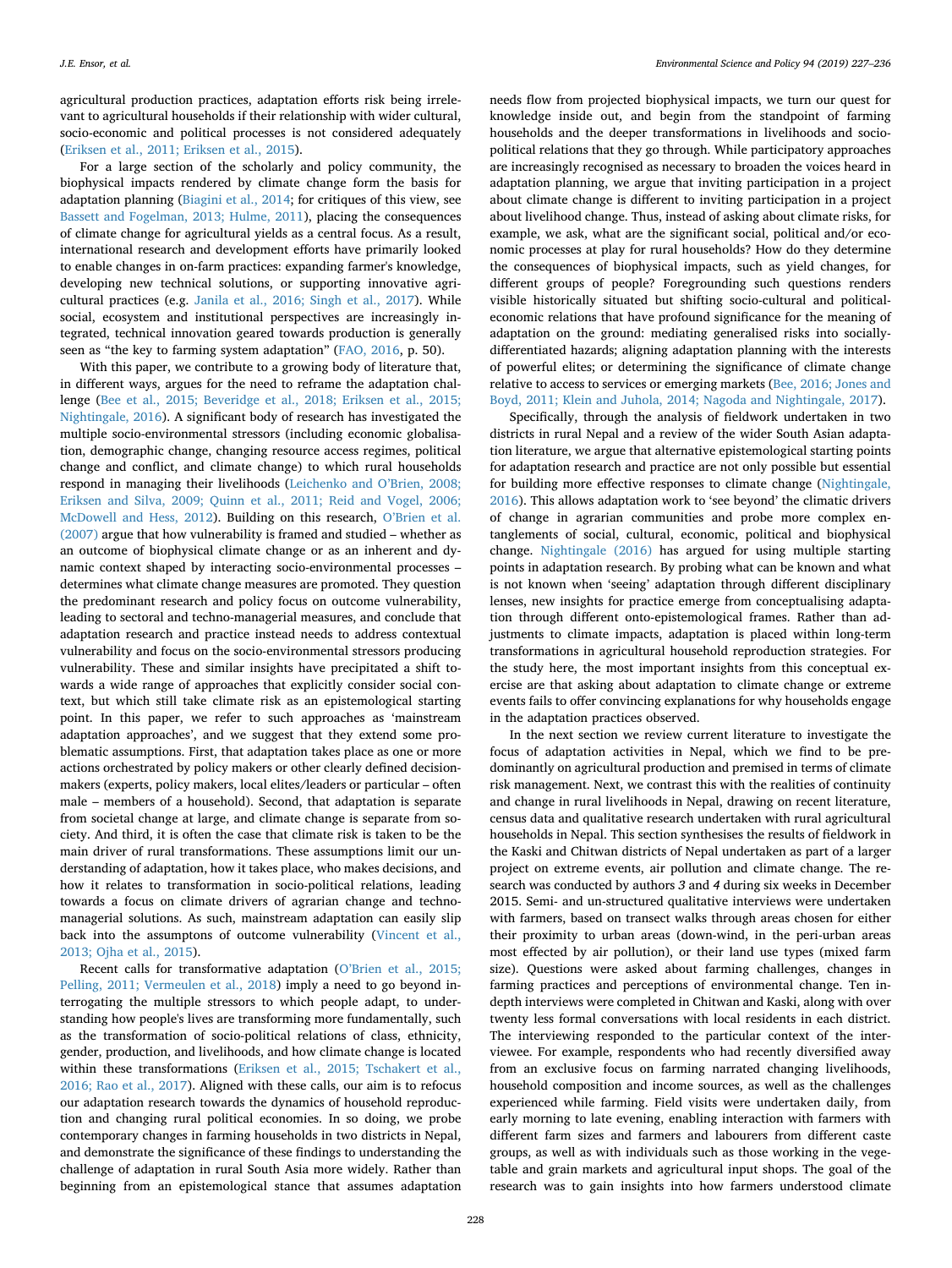change and why they were making choices (rather than *what* choices), therefore the methods looked for saturation in themes rather than a representative sample.

A discussion section follows, in which the gap between the focus of adaptation and the reality of rural transformations in Nepal is explored in terms of the shortcomings of an epistemological bias towards biophysical impacts as the premise for adaptation. New, important issues are revealed when this bias is removed and knowledge about adaptation is reframed as a problem of household reproduction. The conclusion summarises the contribution of the paper, and suggests that asking the right questions means asking: what are the most significant changes taking place in people's lives? What are the impacts of climate change? How, if at all, do these two connect and interact?

#### **2. Adaptation research and practice in rural South Asia**

The agricultural sector is inherently sensitive to weather conditions such as extreme temperatures and unusual precipitation patterns, but not all climate changes have negative effects on crop yields ([Joshi et al.,](#page-8-10) [2011\)](#page-8-10). In Nepal, rice and barley are examples of crops that could thrive under a moderate increase in temperature during winter ([Joshi et al.,](#page-8-10)  $2011$ ) and elevated carbon dioxide (CO<sub>2</sub>) concentrations would likely improve photosynthetic production and water efficiency in crops ([Ruane et al., 2013\)](#page-8-11). However, if average temperature continues to rise up to 4 °C, severe yield reductions of all crops is to be expected [\(Wang](#page-9-1) [et al., 2017](#page-9-1)). Different estimates have been made regarding the effects of extreme heat on rice yields in South Asia, and although their exact figures might vary, they agree in predicting significant yield losses due to escalating temperatures ([Arshad et al., 2017; Lobell et al., 2008; Peng](#page-7-0) [et al., 2004](#page-7-0)).

These assessments are however based on long-term climatic trends. The wider research project within which this paper is situated was concerned with probing the links between extremes and crop yields. Observations show that the intensity and frequency of extreme heat waves are increasing [\(Revadekar et al., 2012\)](#page-8-12), effecting the annual cropping cycle of farming households. Extreme weather events such as heat waves and unusual precipitation are known to cause serious damage to crops [\(Mittal et al., 2014\)](#page-8-13). Post-harvest losses due to flooding are also common, although relatively easy to prevent through improved storage facilities [\(Lassa et al., 2016](#page-8-14)). Since a majority of the population in South Asia are dependent on agriculture, a heightened risk of extreme events is an alarming trend which could have devastating effects on the national economy and food security ([Singh et al., 2014\)](#page-8-15). Their impact on the agricultural sector is however difficult to predict since extreme weather events occur locally and within a globalised market, meaning one country's loss might benefit its neighbour through increased exports [\(Ruane et al., 2013\)](#page-8-11).

Agricultural production is currently primarily managed by family households in much of South Asia including in Nepal. The direct involvement of Government institutions in agricultural production is limited to running a few experimental stations, and providing inputs and advice to farmer cooperatives. While commercial corporations have been involved in the production of specific crops, the scale of their involvement has remained limited. In reality major decisions over production are almost always taken by households, even in countries that are considered to have highly corporatized agriculture [\(Ploeg,](#page-8-16) [2014\)](#page-8-16). However, in common with much of the Global South [\(Rigg,](#page-8-17) [2006; Rauch, 2014](#page-8-17)), South Asia is characterised by major changes in rural societies, as forces such as the globalisation of markets and increased mobilisation of people exert new pressures and deliver new opportunities for rural populations [\(Korzenevica and Agergaard, 2017;](#page-8-1) [Sugden, 2017](#page-8-1)).

This backdrop of changing rural livelihoods in Nepal and South Asia suggests that adaptation is likely to be a more complex issue than one of identifying and responding to emerging climate change. Yet the evidence suggests that much adaptation research and practice remains

focused on the consequences of climate change for agriculture production. Improving access to technology and infrastructure remains a recurring theme within both the academic and practice literature, especially with regards to rural households [\(IPCC, 2014b](#page-8-18)). There is a substantial body of adaptation research that focuses on shifting agronomic practices and 'single crop strategies'. The former includes fieldbased practices such as crop diversification and production intensification [\(Janila et al., 2016\)](#page-8-3), planting date adaptations [\(Laux et al.,](#page-8-19) [2010\)](#page-8-19), and rainwater harvesting ([Pandey et al., 2003](#page-8-20)). The latter includes cultivar production and crop technology, often to enhance cultivar tolerance to extreme heat and droughts (e.g. [Singh et al., 2017;](#page-8-21) [Wassmann et al., 2009\)](#page-8-21) and production of fast growing cultivars to enable additional planting within a growing season or to cope with changing seasonality ([Van de Giesen et al., 2010](#page-9-2)). Scientific, technical and agronomic innovation, often focussed on specific crops, continues to be seen as essential for adapting the agricultural sector to a changing climate and for intensifying production while ensuring food security ([Janila et al., 2016](#page-8-3)).

Similarly, according to [FAO \(2016, p. 50\)](#page-8-4) innovation is "the key to farming system adaptation". For FAO, innovation mainly refers to management practices such as sustainable intensification, agroecological production, and improved water resource management, but biotechnology in some cases is also recognised as important [\(FAO, 2016](#page-8-4)). Shifting agronomic practices through the introduction of new crops, changed cropping patterns, and soil and water conservation are identified by [IPCC \(2014b\)](#page-8-18) as important adaptation approaches for livelihood security. Equally, it is recognised that there is no universal formula for effective adaptation and all interventions need to be sitespecific. Studies suggest that farming innovation is significantly influenced by contextual circumstances such as water availability, farm size and presence of resourceful NGOs ([Aase et al., 2013\)](#page-7-5). It has been shown that climatic variations can encourage the development of new technologies and adoption of climate tolerant crop varieties and agronomic practices [\(Chhetri et al., 2012\)](#page-7-6). Similarly, extreme weather events such as unusual precipitation, floods or droughts have been identified as important stimuli for motivating adaptive change [\(Berrang-Ford et al.,](#page-7-7) [2011\)](#page-7-7), yet others have cautioned against attribution of extreme events as evidence of climate change ([Hulme, 2011\)](#page-8-22). Developing innovative technologies, practices, approaches and models are an important focus for NGOs working on the ground. For example, Nepali NGO LI-BIRD's "agricultural innovations for livelihood security" programme in Nepal looks to improve nutrition and household income by introducing new crops and livestock, improving irrigation, and increasing access to credit through value chain promotion of important products ([LI BIR.D,](#page-8-23) [2017\)](#page-8-23).

Despite this emerging consensus around the significance of context to innovation, agricultural research focused on South Asian tends to prioritise studies on certain types of production constraints over others. Abiotic constraints such as droughts, high temperature stress, phosphorus restrictions and soil fertility depletion receive the most attention (in terms of numbers of scientific publications) ([John and Fielding,](#page-8-24) [2014\)](#page-8-24). Yet, it has been found that multiple factors, many outside of the biophysical domain, may influence farmer decision-making when faced with extreme weather events [\(Jain et al., 2015](#page-8-25)). Indeed, those factors that are most important for increasing yields among the most food-insecure, such as barriers to agricultural information, inadequate knowledge or training, and the high cost of irrigation, inputs and fertilizers, have received comparatively far less attention [\(John and](#page-8-24) [Fielding, 2014](#page-8-24)). It is perhaps symptomatic of this trend that while the implications of research in terms of productivity improvements have been thoroughly examined, studies on the linkages between agricultural research investments and poverty or environmental outcomes are far less common [\(Hazell, 2008](#page-8-26)). [John and Fielding \(2014, p. 14\)](#page-8-24) suggest that the result is a "shortage of research focused on socioeconomic production constraints, despite that being the most important category of production constraints to South Asian rice farmers in terms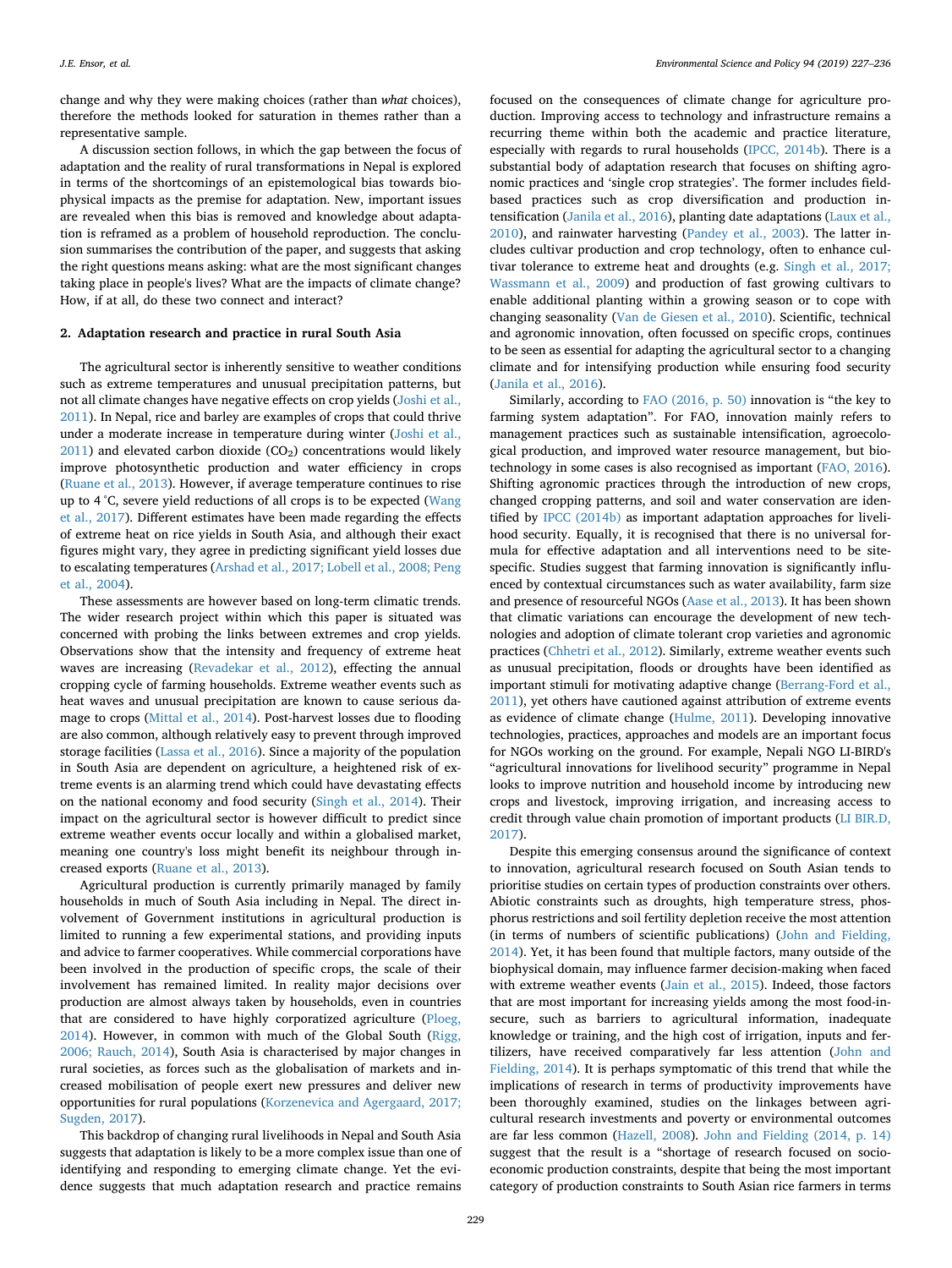of contributing to yield losses". More generally, financial, institutional, technological and informational barriers have been identified as key constraints to household adaptation [\(Antwi-Agyei et al., 2015\)](#page-7-8), while social barriers including caste and class have been shown to have significant impacts on adaptive capacity [\(Jones and Boyd, 2011; Nagoda](#page-8-27) [and Nightingale, 2017](#page-8-27)).

In contrast, the policy and practitioner literature on climate change adaptation has a consistent focus on opportunities for diversification and a shift away from the agricultural sector ([FAO, 2016; IPCC, 2014b](#page-8-4)). This is a strategy advocated at all levels – national, regional and household – as agriculture is becoming an increasingly unpredictable and unreliable source of income [\(IPCC, 2014a](#page-8-28)). Both on-farm (e.g. variety or breed diversification) and livelihood diversification (e.g. to include wage labour) are recognised as important ways of managing climate risks ([FAO, 2016](#page-8-4)).

To summarise, the focus of adaptation activities – of what it is that adaptation is making changes to – varies according to the underlying interests represented in the literature. Agricultural research foregrounds innovation in the traits of specific crop varieties and responding to specific biophysical impacts. The focus here is agricultural productivity, rather than directly on the interests of the most food insecure. The non-governmental sector expand this focus to irrigation, livestock, the wider value chain, and agronomic practices such as rain water harvesting, sometimes as part of large development programmes focused on socio-economic change. This response to the challenges of climate change echoes the FAO's understanding that farm system innovation is a central adaptation activity. While the policy and practice literature recognises the significance of diversification and non-farm incomes, this is a mechanism to manage climate risks – underscoring the premise of adaptation and the focus on climate change as the central dynamic to be 'adapted to'.

#### **3. Transitions and transformations in rural livelihoods**

South Asian rural livelihoods have gone through fundamental social-political transitions during the past several decades. After the radical change that the 'Green revolution' brought to farming systems, rural livelihoods have taken a turn towards decreased dependency on agriculture and the growing importance of non-farm income [\(Mallik,](#page-8-29) [2014\)](#page-8-29). In India, rural transformation has been accelerated by the country's fast economic growth, although rural communities are still lagging behind urban areas in terms of receiving the benefits [\(Ohlan,](#page-8-30) [2016\)](#page-8-30), and these processes are somewhat slower in Nepal. This shift away from dependency on agriculture and natural resources has strengthened rural-urban interdependencies ([IPCC, 2014a](#page-8-28)). Even remote peripheral areas in Nepal and India are highly intertwined with global markets, and rural populations constitute a labour pool for urban centres ([Sugden, 2017](#page-8-31)). Permanent, temporary or seasonal migration for wage work in urban areas is thus a key component for the subsistence of many rural households ([FAO, 2016](#page-8-4)). Extreme weather events such as unusual heat, cold periods and erratic monsoons, which are experienced by many farmers, have been identified as only one out of several drivers that forces agricultural households to look for alternative incomes [\(Sugden, 2017\)](#page-8-31). Each of these phenomenon, and their interconnections, were reported by respondents during our fieldwork in 2015. The narratives recounted to us reflect and expand on evidence available in the existing literature and Nepali census records, as the following sections set out.

#### *3.1. Male out-migration*

A central phenomenon across the research sites was a widespread lack of adequate labour available for agricultural work. The outmigration of young rural Nepalis, driven by work and education opportunities offered in urban centres and abroad ([Korzenevica and](#page-8-1) [Agergaard, 2017\)](#page-8-1), has major implications for household farming systems. Although migration is by no means a new phenomenon in this region, the scale and patterns of migration have changed radically in recent years. The number of emigrants from Nepal increased by more than 60% during the decade 2001–2011 [\(Central Bureau of and](#page-7-9) [Statistics, 2014](#page-7-9)) and the Gulf countries and Malaysia have become common destinations for rural migrants. In some regions the rate of migration towards these overseas destinations is surpassing that of India, which was unthinkable only a couple of decades ago ([Sugden,](#page-8-31) [2017\)](#page-8-31). Remittances from migrants have played an important role in reducing poverty rates in Nepal, while at the same time the predominantly male out-migration has redistributed labour and responsibilities among those who remain ([Adhikari and Hobley, 2015\)](#page-7-10). Moreover, as limited labour is employed in different service sectors, the wage rate has gone up, making it highly unprofitable for households to run agricultural operations with hired hands.

Participants in our research reported that the cooperative labour that used to be common about two decades ago has simply ceased to exist. Often referred to as 'parma', households provided labour to each other at different times for tasks related to agricultural production: ploughing, planting, weeding, harvesting, processing, and cutting. Although some households still rely on this form of reciprocal labour exchange, most farmers explained that this is far less common than two decades ago. Against this backdrop, it is interesting that [FAO \(2016\)](#page-8-4) sees migration as something that can be prevented through adaptation measures such as improved agricultural practices and infrastructure to cope with climate change that would allow people to remain in their home communities.

Migration stories were common during our fieldwork. For example, one household grew rice and corn on a small holding (approximately 5 *ropani*, or 0.25 ha) and produced vegetables for market (1.5 ropani). Previously, the male farmer worked in the police and then migrated to India for wage labour for 6 years to generate income, some of which was used to add a second story to their house. They have 3 sons, the youngest of whom was home when we met them (December 14, 2015) but less than 10 days later the son flew to 'Saudi' [Arabia] to join his brothers who were also working there. While they were happy about the remittances, and migration was clearly considered an exciting rite of passage to for this young man to establish himself ([Sharma, 2016](#page-8-32)), the approximately 50 year old parents were left at home to manage the farm themselves. This example, along with our other qualitative interview data, suggest that an increasing number of rural households which own farmland receive the majority of their income from sources other than their own agricultural production. Particularly striking is the fact that all except for two of the households we interviewed have family members that have emigrated abroad or to urban areas, and most households rely on remittances for their primary income.

The changes in labour relations reported by fieldwork respondents reflect broader trends identified in Nepali census data. Family sizes have declined significantly in Nepal, across both rural and urban areas. Between 2001 and 2011 the average household size has decreased from 5.3 to 4.4 in Chitwan district and from 4.7 to 3.9 in Kaski district. Both are considerably smaller than the 2011 national average household size of 5.4, reflecting the fieldwork respondents' reports of a reduction in available labour and the out migration of young people in these regions ([Central Bureau of and Statistics, 2013\)](#page-7-11). More broadly, between 2001 and 2011 Nepal's 28 hill districts saw a net decline in population ([Central Bureau of and Statistics, 2014\)](#page-7-9), while the total number of migrants rose from 0.76 million to 1.92 million ([Central Bureau of and](#page-7-12) [Statistics, 2012](#page-7-12)). These demographic shifts are illustrative of the transformation occurring in rural communities across the region, characterised by migration and the decline of multi-generational households, factors that in turn connect into a reduction in rural labour, increases in mechanisation, and changing cropping and land management practices, including the abandonment of mountain land. The Nepali 2011 census data records farm income as comprising 38% and 28% of total household income in Kaski and Chitwan (respectively),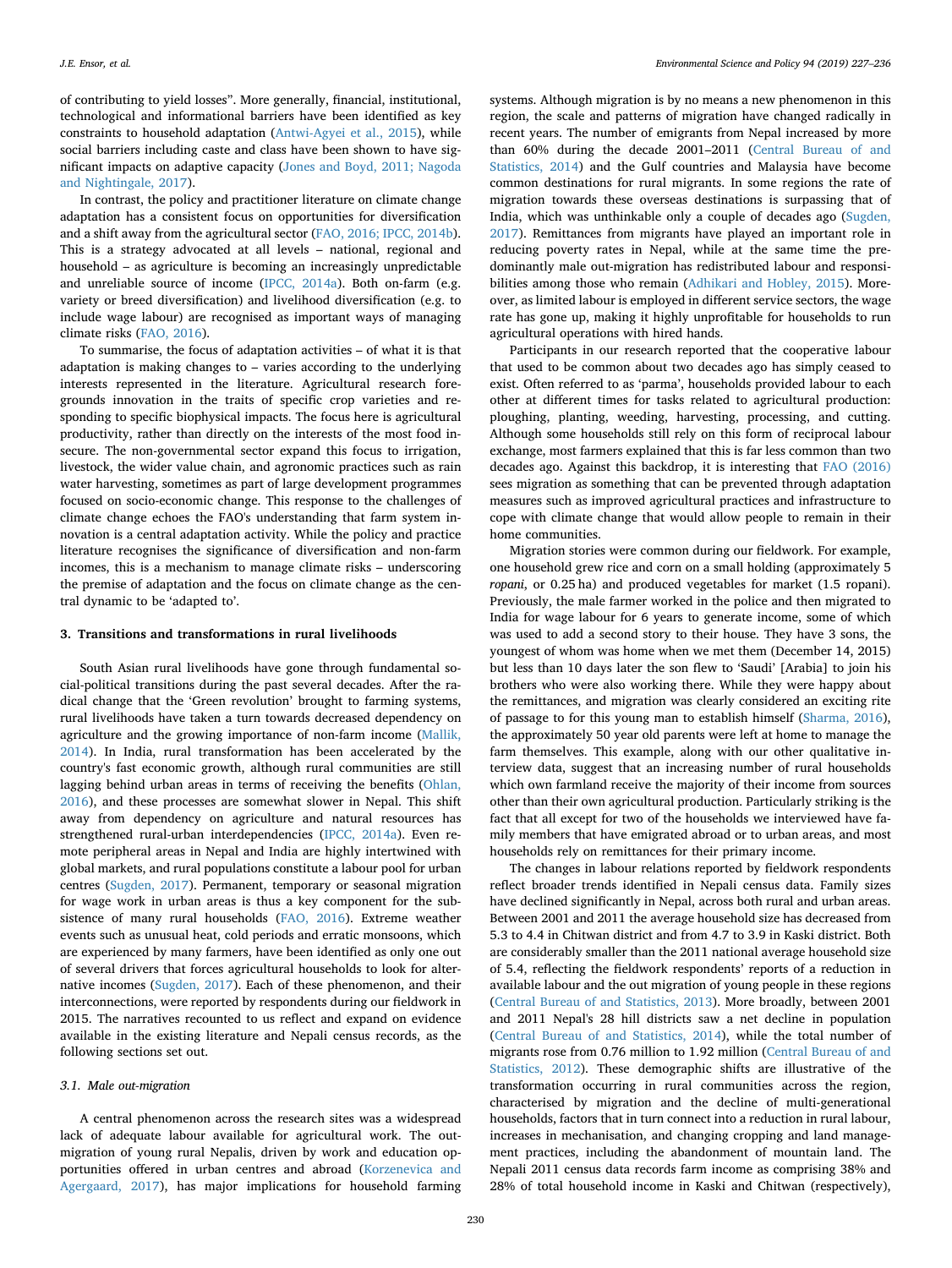with non-farm (29% and 43%) and remittance income (21% and 18%) dominating the remainder (CBS 2014). This can be compared to thirty years ago when the majority of households would have had 80% or more of their incomes from farming ([Blaikie et al., 2002; Rigg, 2006](#page-7-13)). Migrants are more likely to invest remittances in land acquisitions or land improvements compared to non-migrants, although rarely in agriculture per se, and like the general trend, our respondents preferred to move away from a dependency on farm income ([Jaquet et al., 2016;](#page-8-33) [Sunam and McCarthy, 2016](#page-8-33)). However, since migrant households are generally better off than the lowest socio-economic castes, migration in this way also seems to reproduce existing inequalities [\(Sijapati et al.,](#page-8-34) [2017\)](#page-8-34). One Dalit family we spoke to in Kaski had no family members working outside of Nepal, for example. And, our respondents indicated that renting land for sharecropping was still relatively common in our research areas even though the interviews all pointed to the significance of off-farm income sources and several landowning households have sold or rented out their land for housing or commercial activities.

#### *3.2. Extreme weather events*

Respondents in Kaski and Chitwan districts rarely referred to weather or climate as significant issues affecting livelihoods, and, although many aspects of social and livelihood change were discussed, no respondents attributed these to climate change. Only when specifically asked about changes in climate, did respondents describe variations and unusual weather and statements such as "this year the rain did not come in time" were common. In Kaski, the only major weather/climate event referred to by participants—and only when directly asked about punctuated, extreme events—was hail. Winter hail in Kaski according to our respondents is not unusual in itself. What has changed is the timing and intensity of hail events. Previously, hail came only during the daytime when people could see storm clouds approaching and take action to protect themselves, animals, and their vegetable crops (grain fields are too extensive to be protected). Now, hail events also come at night, and some described them as more severe. In a mountain village of Kaski, a female farmer recounted the problem of hail coming at night. We asked if the plastic sheeting she had been given by a development project to help cultivate tomatoes was useful to protect the crop. She replied, "no, if we see hail coming, we take the plastic off. It is expensive, NRS 5000 (approximately USD 50) per large sheet, we can use it for many years." We were surprised the plastic was considered more valuable than the tomato crop, an indication that she was not dependent on individual harvests for everyday livelihood needs. Another male farmer in a village downstream of the peri-urban area of Kaski pointed to large dents on his metal roof and explained they had been caused by hail big enough to seriously injure someone. Hail of this sort can ruin an entire season's harvest, but he highlighted the impact on his bees rather than crops. Honey is a cash product for the household and he attributed the change in hail events and precipitation to a decline in the bees. "Hail kept the bees inside the hive for 3–4 days and they ate the honey" and he went on to explain it's been too dry, so there are not enough flowers for the bees. In a separate interview, a female farmer told of abandoning tomato as a cash crop due to problems with pests and hail. For her, adaptation to weather and pests mainly consisted of changing crop types as necessary. She also highlighted the wide fluctuations in market price for vegetables throughout the year. She and her husband explained that this made the timing and planning of their cropping difficult, more so than the weather.

#### *3.3. On- and off-farm livelihood changes*

Despite these discussions of climatic change and extreme events, our interviews revealed changes in farming practices were interconnected with three main factors: migration, labour availability and markets. The holdings in Kaski and Chitwan are now very small; we interviewed

people with holdings of approximately 0.25-[1](#page-4-0).53 ha. (5-30 *ropani<sup>1</sup>*), reflecting the national trend where average farm size has decreased in the last five decades from 1.1 ha to 0.7 ha per holding [\(Central Bureau](#page-7-9) [of and Statistics, 2014](#page-7-9)). Households with fewer people to manage lands are shifting towards either renting land for commercial vegetable production, or incorporating perennial and other less labour demanding crops. For instance, in Chitwan's hill areas where many live part time in the plains, farmers told us that they have shifted to taro in locations where they used to grow corn and millet. Taro is relatively easy to grow. Once planted it needs little attention until harvest 5–6 months later. Taro is more profitable per hectare as it produces more quantity by volume and secures a higher market price than corn. Perennial fruit growing was preferred by some of our respondents over cereal production, as it requires less regular labour. Fruit is also desirable as it is sold in bulk to whole-sellers who pick up the fruit themselves. Vegetables are more labour intensive, requiring daily transport to markets, usually by bus or on foot by female household members. Farmers have also radically downsized their animal portfolio, to the extent that many households do not own animals. Ten years ago it was rare to see agricultural households without animals whereas now many villages are eerily quiet without the previously ubiquitous chickens and dogs. One respondent specifically mentioned the difficulties of finding bullocks to plough in the village as fewer people are keeping them.

In Chitwan and Kaski, ploughing, grain harvesting and processing are increasingly undertaken using tractors or machines of different sizes, rented for an hourly service payment. We came into close contact with tractors roaring down roads at high speed with 3–5 young men hanging on the seat in rural Kaski. Some of these high demand machines are owner-operated, while others are operated by men who lease them and sell their services by the hour (we have not observed any women operating agricultural machinery) and are indicative of agricultural contracting as a new livelihood activity. We observed harvesting and processing vehicles across Chitwan, moving from field to field (and village to village) providing hourly services. Respondents told us that within the last ten years most rice and wheat production has moved to mechanised harvesting and few farmers use manual labour in processing (threshing and winnowing) the rice, in contrast to our observations from 15 years ago when the use of machines was limited to a few development project areas and the wealthiest landowners.

Crop-specific labour arrangements vary in different stages of production, and our observations of agricultural activities indicate that mechanisation seems to be occurring only at discrete points in the process. For instance, our respondents indicated that rice planting, cutting rice and hauling it to a threshing/winnowing place is still done by manual labourers in Chitwan, although in different parts of Nepal small-scale rice-cutting machines are used. In Kaski, the areas visited are accessible by road and most fields are ploughed by tractors although planting is usually done by hand. Harvesting almost all crops (vegetables, fruits, grains) still occurs through manual labour, but the use of small-scale machinery (such as for pumping water from rivers) was reported by several households. When available, people in Kaski use buses, trucks or tractors to bring vegetables to market (daily), but while we were present, severe shortage of fuel meant that we met numerous women walking up to 2 h each way.

One middle aged male farmer we spoke to along a transect walk had "left farming altogether" the previous year, despite owning 1.5 ha (27 ropani) of prime rice paddy land (*khet*) in the mountains. He relies instead on income from his job in the government health post. He planned to start an integrated farmhouse resort on the land that would have fish, pigs, chickens and offer guests a 'Nepali village experience'. Despite having sons (he did not indicate how many), they have their own businesses so would not join him in this venture. This was similar

<span id="page-4-0"></span><sup>&</sup>lt;sup>1</sup> These figures are not exact because revealing one's land holdings is equivalent to revealing income. We asked for approximate figures only.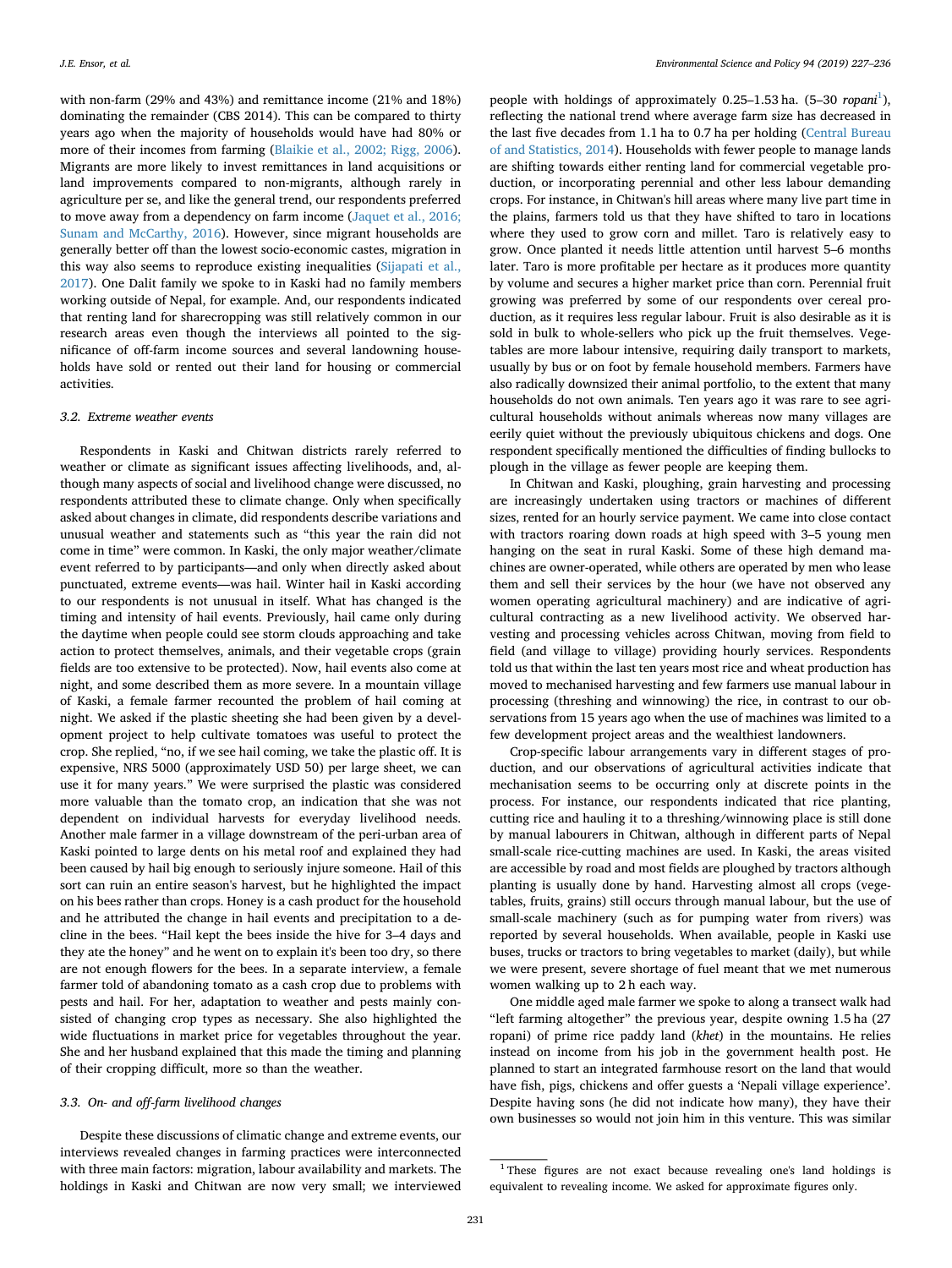to another, elderly male farmer we met while grazing his buffalo in the peri urban rice fields. The fields were unplanted due to the time of year, and were dotted with relatively newly built (or under construction) houses. The buffalo owner claimed his extensive rice lands were underutilised due to a lack of interest by the younger generation in farming (we were unable to corroborate his claim of extensive land holdings with other nearby residents, but everyone we spoke to indicated in different ways that younger generation is not interested in agriculture). This man's two sons had been educated and he proudly told us that one was an engineer and the other had a government service job. For him, and most people we spoke to, educating children so they could obtain professional jobs that freed them from the land was considered 'development' (*bikas*).

#### *3.4. Changing socio-economic and demographic conditions*

Overall, while the rural households interviewed in this study revealed livelihood and lifestyle adaptations that reach within and beyond the agricultural sector, these were connected more to the changing socio-political environment rather than perceived climate change impacts. Our work shows agrarian households are both adapting to and actively participating in changes in rural society. Changes are highly specific to places and particular to households, however: the demographic profile, the location of land, and the capacity to generate livelihoods from diverse sources are major driving forces of how livelihoods are adapting. For example, in Chitwan district, farmers in more remote hill areas have responded differently to farmers in the plains of the valley. Many households we met in the mountain areas had moved to areas near roads and in the plains. While one or two household members remain, they regularly move back and forth to roadside houses (holdings which often do not include farm land). Farms also varied widely in terms of their demographic composition, and can change quite radically at different times of the year. This has given rise to higher wages and has helped drive the shift to mechanisation of different farming activities [\(Gauchan and Shrestha, 2017\)](#page-8-35).

These major shifts in use of land, and fieldwork informants' perceptions of demographic, economic and geographic shifts in rural society, are consistent with a nationally reported decline in farmed area between 2001 and 2011 of 4.84%, the first such fall in farmed land since 1971 ([Table 1\)](#page-5-0). In Kaski, the research team saw terraced fields reclaimed by wild grasses and shrubs, with many mountain terraces deteriorating or collapsing due to the lack of regular maintenance. The widespread abandonment of land, particularly in mountain villages away from major highways, is corroborated by qualitative, interviewbased research and systematic observations by others in the region ([Chidi, 2016; Jaquet et al., 2016\)](#page-7-14). While the cultivated land area is decreasing, the overall number of agricultural holdings has increased, although at a slower rate than previously ([Table 1](#page-5-0)). This fragmentation of already small holdings into even smaller parcels is a problem for the agricultural productivity of Nepal, and is the result of the land inheritance system, poor land use planning, and loosely enforced policies ([CRCS, 2012\)](#page-7-15).

Our interviews revealed that land fragmentation is not simply a localised phenomenon. Rather, we found widespread desire to move away from the villages to road-heads and to nearby towns or cities to secure access to education for children and to health care. As labour

opportunities are often better at road heads and urban areas downhill there is a substantial internal migration to these areas from uphill rural areas of Kaski district ([Jaquet et al., 2016](#page-8-33)), and our observations in Chitwan indicated a similar trend, the taro growers being one example. For some of our participants, this meant selling land holdings, whereas for most we spoke to, they retained ownership of their land in the mountains but also sought land or residence in lower lying, road accessible areas. Previous research from Kaski district also shows that proximity to education, health centres and labour markets have led to large-scale land abandonment in the hill areas ([Jaquet et al., 2016\)](#page-8-33). If this trend continues, there will be a further decline in the population in hills and increase in the plains. In the Tarai plains, for example, field research revealed the spread of settlements, but as yet there is no evidence as to the scale of shift of agricultural land to non-agricultural uses. However, this movement of segments of the population from hills to the plains undoubtedly has implications for the future of agriculture in both areas.

Higher risks of natural calamities such as floods in the downhill regions does not seem to slow down the flow of migrants, as the perceived socio-economic benefits appear to outweigh such risks [\(Jaquet](#page-8-33) [et al., 2016; Massey et al., 2010\)](#page-8-33). Even in locations where such disasters had occurred very recently, people continue to move downhill to areas where the risk of hazardous flooding is high ([Jaquet et al., 2016](#page-8-33)). In Kaski, we spoke to a respondent along one of our transects who described the changes in the river channel and heights of previous flood events, showing us flood waters that were well over the height of land that has now been 'plotted' for building sites as part of the expansion of the peri-urban area.

#### **4. Discussion: adaptation in a time of change**

The livelihood patterns of rural households are undergoing major shifts in Nepal and South Asia more broadly, most obviously captured in demographic shifts and a movement away from farming both in reality and in aspiration. Households are increasingly integrated into a cash-based economy not only for basic material goods, but also for services such as children's education, medical services, and entertainment, while farming knowledge and skills are in decline in a large section of the population ([Sugden and Punch, 2016\)](#page-9-3). Our qualitative observations and national level data, at least from Nepal, shows that there is a growing household involvement in non-agricultural economy. The fieldwork data presented here draws particular attention to changes at the household level where reductions in labour availability, aspirations for 'development' (*bikas*) and increasing wage costs are reducing the focus on and significance of agriculture in household reproduction strategies. These endogenous, household level adaptations are simultaneously driving and responding to a wider context of change that includes increasing youth education, burgeoning mechanisation and agricultural contracting service opportunities, and deepening connections between rural Nepal and a global labour market.

Against this backdrop, mainstream approaches to adaptation have an impoverished starting point. Most adaptation efforts begin by either teaching people about climate change or seeking to understand what local people already know. In many cases, farmer's knowledge about climate and extreme weather events has been shown to be consistent with scientific observations and climatic data ([Chaudhary and Bawa,](#page-7-16)

<span id="page-5-0"></span>**Table 1**

Total land area and number of agricultural holdings in Nepal 1961/62–2011/12. Source: Central Bureau of Statistics 1994, 2003, 2013.

|                    | 1961/62   | 1971/72   | 1981/82   | 1991/92   | 2001/02   | 2011/12   |
|--------------------|-----------|-----------|-----------|-----------|-----------|-----------|
| Area (ha)          | 1.685.400 | 1,654,000 | 2,463,700 | 2,597,400 | 2,654,000 | 2,525,639 |
| % Change           | -         | $-1.86%$  | $+48.95%$ | $+5.43%$  | $+2.18%$  | $-4.84%$  |
| Number of holdings | 1,540,000 | 1,721,200 | 2,194,000 | 2,736,100 | 3,364,100 | 3,831,093 |
| % Change           | -         | $+11.77%$ | $+27.47%$ | $+24.71%$ | $+22.95%$ | $+13.88%$ |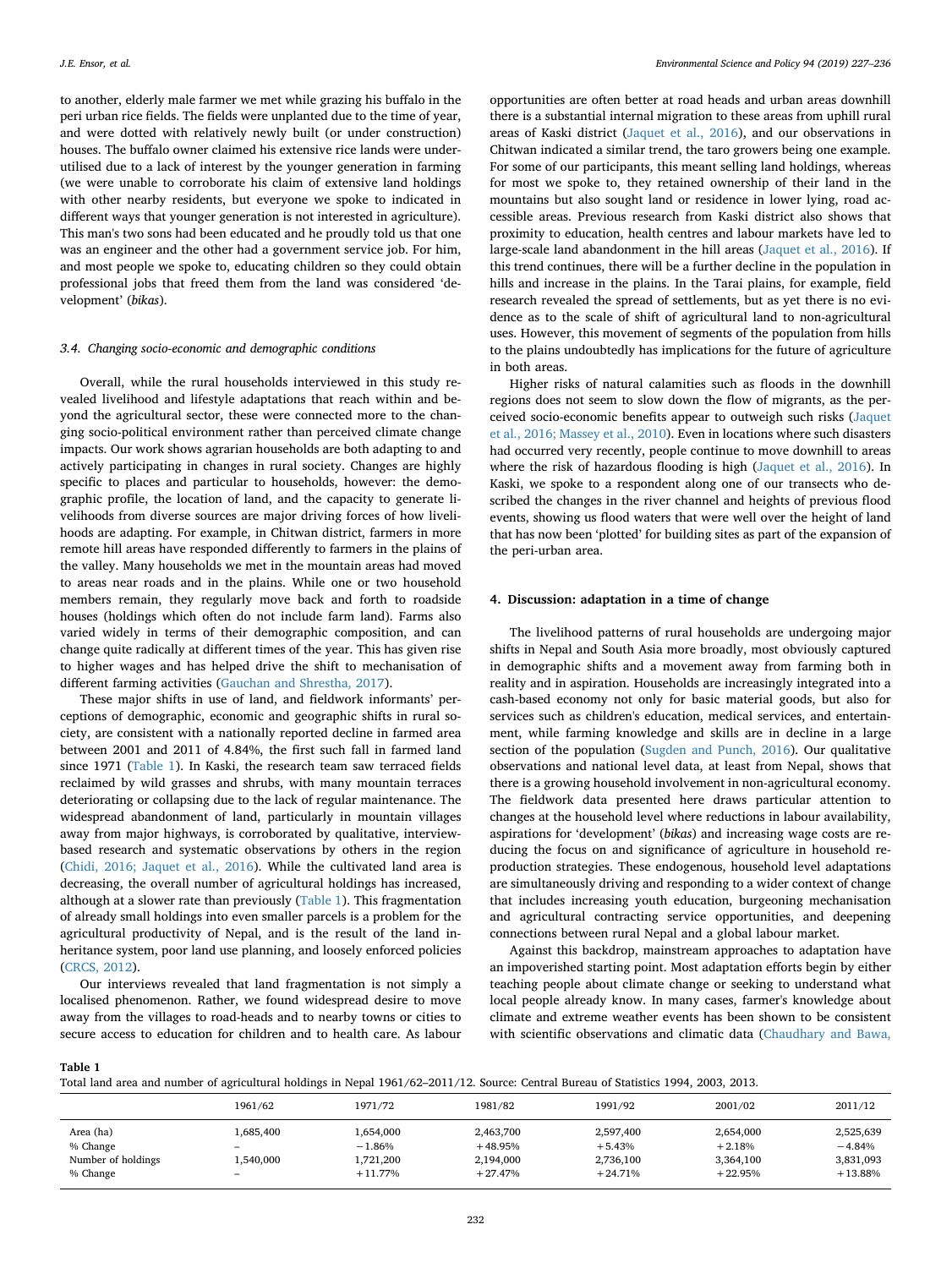[2011; Gentle and Maraseni, 2012\)](#page-7-16). South Asian farmers perceive a changing climate and they are aware of the risks associated with increasingly unpredictable weather ([Manandhar et al., 2011\)](#page-8-36), but research also suggests a lack of understanding of climate change as a concept. As a consequence, the significance of awareness raising in adaptation is emphasised ([Arshad et al., 2017; Hossain et al., 2016\)](#page-7-0). In practice, gaining insight on key weather constraints, how they are influenced by climate change, and how to effectively communicate this to stakeholders, are prescribed essential preconditions for supporting the successful adaptation of smallholder farmers ([FAO, 2016\)](#page-8-4). Improving access to information has thus emerged as a fundamental adaptation issue [\(IPCC, 2014a](#page-8-28)), and access to 'climate services' is an increasing focus of I/NGO adaptation interventions including in Nepal [\(LI BIR.D,](#page-8-23) [2017; Paudel et al., 2017\)](#page-8-23).

Yet while information and awareness raising occupy a privileged position in adaptation interventions, there is debate about whether farmers are adapting to long-term changes in climatic conditions, or if people respond to more short term, extreme events, or to cope with socioeconomic changes [\(Berrang-Ford et al., 2011; Tripathi and Mishra,](#page-7-7) [2017\)](#page-7-7). Berrang[-Berrang-Ford et al.'s \(2011\)](#page-7-7) comprehensive review of existing adaptation literature confirms that adaptation is often driven by other stressors. This was the case for farmers in this study, and for those in [Biggs et al.'s \(2013\)](#page-7-17) study focused on the Mid-Hills of Nepal, where changing practices and behaviour aim to reduce vulnerability or build adaptive capacity in response to multiple stimuli, including financial drivers and population pressure, rather than to manage climate risks [\(Biggs et al., 2013\)](#page-7-17).

This questioning of what adaptation means in the context of wider livelihood transformations chimes with recent literature in which there has been a renewed focus on the significance of how adaptation is framed. Echoing earlier concerns voiced by [O'Brien et al. \(2007\)](#page-8-6) regarding the predominant focus of climate actions on addressing vulnerability as an outcome of biophysical change, [Nightingale \(2016\)](#page-8-9) draws attention to how mainstream adaptation perspectives are rooted in an ontological preference for the biophysical (defining adaptation as a response to biophysical change) and that, in this epistemological framing, 'seeing' adaptation means understanding the biophysical drivers. Yet this preference is just that: a choice that neglects the potential of alternative conceptual starting points for adaptation. In adaptation research and practice, participation of local communities is increasingly relied upon to ground adaptation in local realities ([Ensor et al., 2018;](#page-7-18) [Forsyth, 2013](#page-7-18)). However, while these approaches are significant in taking seriously forms of knowledge that are conventionally hidden from view, they are fundamentally limited in seeking the *integration* of local knowledge *into* a fixed epistemology – one which sees adaptation in terms of the biophysical impacts of climate change.

For example, reflecting on the role of crop modelling in context of climate change, [Beveridge et al. \(2018\)](#page-7-19) identify the integration of local understandings of adaptation with physical science as an epistemological challenge that needs to be met if adaptation is to respond to context. Their review highlights the significance of 'place-based knowledge' in the history of farming research and development, enabled through approaches such as participatory rural appraisal, farmer field schools, and participatory crop breeding, which "recognise the relevance and value of local knowledge and thus have sought to make it central to intervention planning within farming systems" ([Beveridge](#page-7-19) [et al., 2018,](#page-7-19) p. 3). They propose the broadening out of crop model parameters through iterative engagement with participatory research that explores contextualised understandings of vulnerability and adaptive capacity in relation to climate scenarios. Yet this approach of 'adding in' more factors presupposes the significance of changes in crop performance, and integrates contextual factors only to the extent that they inform the crop model (for example, through the inclusion of local interpretations of practices such as soil management). Such approaches, while aiming for co-designed adaptation strategies, remain committed to the conventional epistemology of adaptation that begins with the biophysical.

The desire to integrate local, lay or indigenous knowledge similarly motivates participatory efforts in adaptation practice, most notably through community-based adaptation (CBA; [Ensor et al., 2018;](#page-7-18) [Schipper et al., 2014; Forsyth, 2013; Spires et al., 2014\)](#page-7-18). CBA is a "community-led process, based on communities' priorities, needs, knowledge, and capacities" and is predicated on methods to support the integration of scientific knowledge of climate change with local knowledge of trends and changes [\(Reid et al., 2009](#page-8-37), p. 13). By exploring climate and environmental change impacts and responses in partnership with communities, the aim is to draw out local knowledge and understanding of the complex relationship between environmental hazards and livelihoods, improving the effectiveness of interventions. As researchers focused on NGO efforts to bridge development and adaptation conclude, "a structured approach to gathering locally held knowledge on the consequences of climate hazards appears to present a potentially valuable means of exploring the complex web of interactions between climate, livelihoods and vulnerability." ([Pringle and](#page-8-38) [Conway, 2012,](#page-8-38) p. 1).

The danger with these approaches is an *a priori* narrowing of the scope of what counts as valid adaptation knowledge. This is both an epistemological and political problem, with the potential to shape the future according to dominant interests and associated ways of knowing ([Eriksen et al., 2015; Rickards et al., 2014](#page-8-8)), neglecting or negating emerging rural political identities ([Dodman and Mitlin, 2011\)](#page-7-20). To recognise the equal validity of multiple epistemological starting points means stepping back from integration, and turning adaptation on its head. This means asking what climate change means when the starting point is how rural livelihoods and socio-political relations are transforming, rather than biophysical impacts or climate risk. [Nightingale](#page-8-9) [\(2016\)](#page-8-9) espouses this view and calls for research methods that enable plural epistemologies to be held in view, such that different starting points can be held in tension within research. This tension recognises that alternative and equally valid starting points ask questions of socioeconomic and political change and thus 'see' adaptation in a very different light.

The fieldwork in rural Nepal reported above illustrates this approach. Along with questions about climate and weather, respondents were asked about changes affecting household reproduction – livelihoods, household composition, income sources, challenges to farming – in order to understand what transformations in socio-political relations these changes involved. This approach allowed the research to reveal ('see') on-going processes of adaptation in rural agricultural households that are both driven by and driving wider processes of change. To explore adaptation taking the impacts of current and projected future climate change as a starting point fails to take seriously how transformations in rural political economies are influencing adaptation needs, rendering invisible the social and political histories and contemporary trajectories of livelihoods [\(Nagoda and Nightingale, 2017; Ribot, 2011](#page-8-39)).

An implicit prioritisation of the biophysical in epistemological approaches to adaptation not only represents an inappropriate fetishising of climate change, ignoring the most significant concerns of households, but also distorts these concerns even where they are seen. As our discussion above indicates, while extreme weather events and climate change are causing changes in farming practices, these changes are equally, if not more, influenced by out-migration, changing income opportunities, and desires to shift away from land dependency. Integration of context into the climate change lens focuses only on those dynamics of the political economy that intersect with climate change adaptation needs, rather than seeking to understand these dynamics and asking what they mean for climate change adaptation.

In Nepal, this problem is seen among adaptation researchers and practitioners concerned with the nexus between agricultural production and climate change. Epistemologically, adaptation for these professionals means addressing impacts on wheat and rice yields, focusing attention on the potential of improved cultivars, irrigation and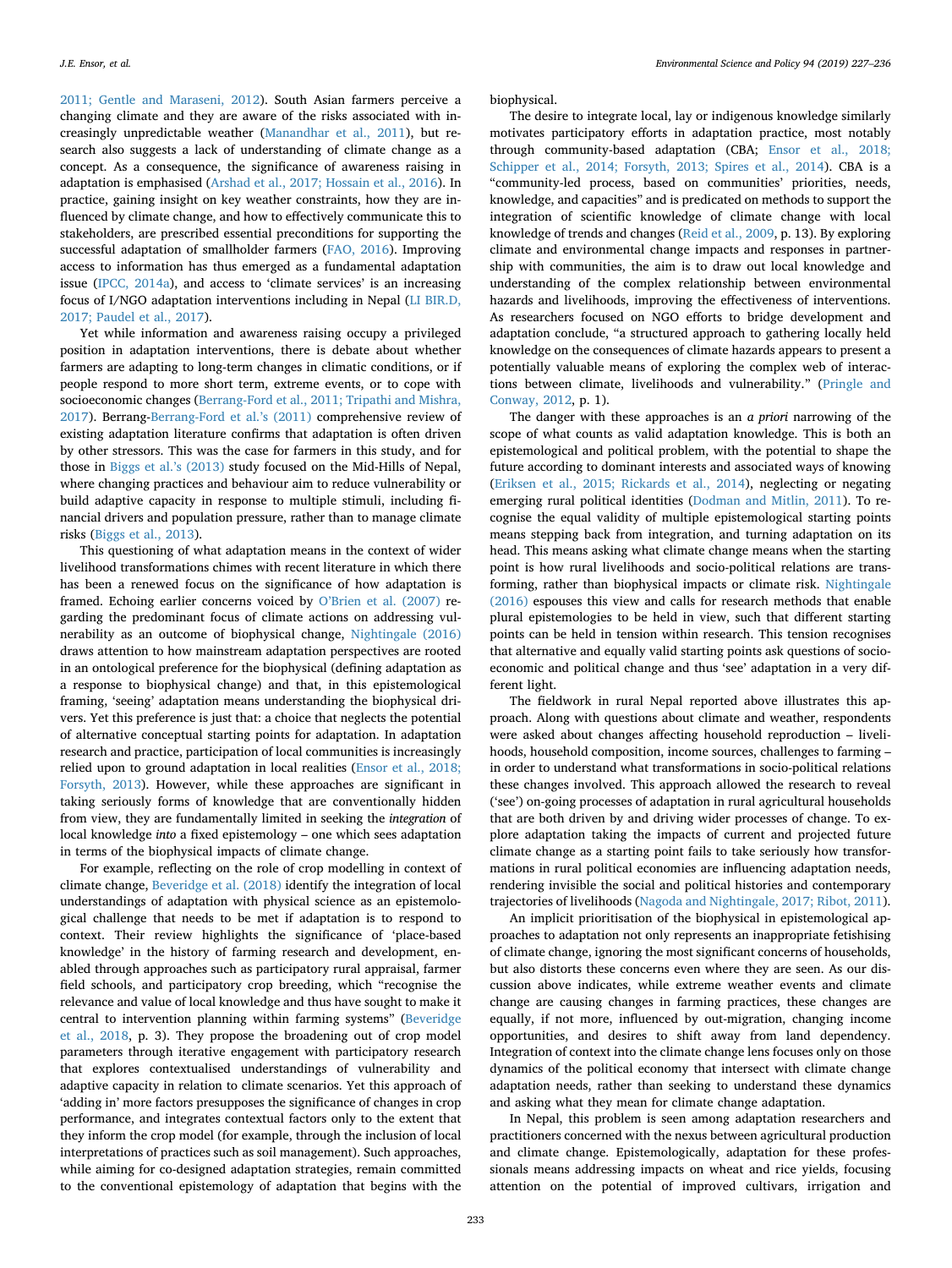livestock, value chain development, changes to agronomic practices, and access to climate change information. Yet turning the adaptation problem inside out reveals agricultural livelihoods that – while significant – are in decline, and caught in a wider set of dynamics that see farming households adapting to a wave of mechanisation, relocation, migration, youth education, rising wage labour, reduction in farming household numbers and the erosion of farmer knowledge.

In this context it is evident that investing adaptation resources exclusively into addressing the production constraints anticipated under climate change would be to misunderstand the multidimensional nature of the challenges faced by rural households, and overlook entirely the needs of those who have essentially left, or in the future will exit, agriculture. However, important, alternative questions are raised when the biophysical and rural transformation perspectives are considered together. Can adaptation interventions, such as multi-stakeholder visioning and scenario planning, identify desirable livelihood trajectories in a context of intersecting climate and political-economic change ([Brown et al., 2016; Rickards et al., 2014\)](#page-7-21)? What capacities do households need to take advantage of opportunities for development, such as those arising from education or new employment options? What are the different forms of vulnerability among, for example, those who have recently migrated to road heads, those who have left agriculture, and those that have remained in isolated rural communities? And how can adaptation support be to channelled to meet their particular needs, for example through alignment with interests expressed through emerging grass roots movements or organisations [\(Dodman and Mitlin, 2011;](#page-7-20) [Ensor et al., 2015\)](#page-7-20)? Only by stepping back from an exclusively biophysical understanding of adaptation can these questions be opened up and explored.

#### **5. Conclusion**

Our aim with this work was to probe what picture emerges when we refocus our adaptation research towards the dynamics of household reproduction and changing rural political economies. This framing has allowed us to locate climate change within the lived experience of rural communities. The biophysical framing, by contrast, locates rural communities in relation to the impacts of climate change. This latter approach enables detailed disciplinary engagement (for example, in relation to crop-climate interactions), but artificially frames the problem context in such a way that, even when participatory approaches are adopted, the wider political economy is missed and therefore important drivers of adaptation activities are overlooked. We therefore argue that new questions need to be asked, ones that view climate change from multiple starting points and allow for the epistemological differences between them to be held in creative tension within research programmes. This approach is distinct from the integration of local knowledge into adaptation planning. Integration risks narrowing the scope of what counts as knowledge necessary for adaptation. Turning the adaptation problem inside out, beginning from the perspective of transformation of rural lives, allows for new knowledges to emerge that better encompass the entangled social, cultural, political, economic and biophysical pressures and challenges that are ultimately driving changes in agricultural yields.

We therefore propose that adaptation research and practice needs to broaden out and open up (cf. [Ely et al., 2014](#page-7-22)): to be rooted in a broader framing derived from an epistemologically plural approach to context and drivers; and, consequently, to be opened up to adaptation options beyond those anticipated by and bound up within particular specialist knowledge. This latter presents a particular challenge as it requires being less certain at the outset about how the focus of research or an intervention will develop, suggesting that disciplinary-led enquiry (such as crop modelling) is insufficient for rigorous exploration of viable adaptation strategies. Asking the right questions means investigating the adaptation problem by asking: what are the most significant changes taking place in people's lives? What are the impacts of

climate change? How, if at all, do these two connect and interact? Premised around understanding the context and problem setting from multiple perspectives, adaptation research and practice would then be well placed to draw in the disciplines as they become significant to adaptation planning.

#### **Acknowledgments**

The authors were supported by the Research Council of Norway through the CiXPAG project (grant no. 244551).

#### **References**

- <span id="page-7-5"></span>Aase, T.H., Chapagain, P.S., Tiwari, P.C., 2013. Innovation as an expression of adaptive capacity to change in himalayan farming. Mount. Res. Dev. 33 (1), 4–10. [https://doi.](https://doi.org/10.1659/MRD-JOURNAL-D-12-00025.1) [org/10.1659/MRD-JOURNAL-D-12-00025.1](https://doi.org/10.1659/MRD-JOURNAL-D-12-00025.1).
- <span id="page-7-10"></span>[Adhikari, J., Hobley, M., 2015. "Everyone is leaving Who will sow our fields?": the li](http://refhub.elsevier.com/S1462-9011(18)31107-9/sbref0010)[velihood effects on women of male migration from Khotang and Udaypur districts,](http://refhub.elsevier.com/S1462-9011(18)31107-9/sbref0010) [Nepal, to the gulf countries and Malaysia. Himalaya 35 \(1\), 11–23.](http://refhub.elsevier.com/S1462-9011(18)31107-9/sbref0010)
- <span id="page-7-8"></span>Antwi-Agyei, P., Dougill, A.J., Stringer, L.C., 2015. Barriers to climate change adaptation: evidence from northeast Ghana in the context of a systematic literature review. Climate Dev. 7 (4), 297–309. [https://doi.org/10.1080/17565529.2014.951013.](https://doi.org/10.1080/17565529.2014.951013)
- <span id="page-7-0"></span>Arshad, M., Amjath-Babu, T.S., Krupnik, T.J., Aravindakshan, S., Abbas, A., Kächele, H., Müller, K., 2017. Climate variability and yield risk in South Asia's rice–wheat systems: emerging evidence from Pakistan. Paddy Water Environ. 15 (2), 249–261. [https://doi.org/10.1007/s10333-016-0544-0.](https://doi.org/10.1007/s10333-016-0544-0)
- <span id="page-7-2"></span>Bassett, T.J., Fogelman, C., 2013. Déjà vu or something new? The adaptation concept in the climate change literature. Geoforum 48, 42–53. [https://doi.org/10.1016/j.](https://doi.org/10.1016/j.geoforum.2013.04.010) [geoforum.2013.04.010](https://doi.org/10.1016/j.geoforum.2013.04.010).
- <span id="page-7-4"></span>Bee, B.A., 2016. Power, perception, and adaptation: exploring gender and social – environmental risk perception in northern Guanajuato, Mexico. Geoforum 69, 71–80. [https://doi.org/10.1016/j.geoforum.2015.12.006.](https://doi.org/10.1016/j.geoforum.2015.12.006)
- <span id="page-7-3"></span>Bee, B.A., Rice, J., Trauger, A., 2015. A feminist approach to climate change governance: everyday and intimate politics. Geogr. Compass 9 (6), 339–350. [https://doi.org/10.](https://doi.org/10.1111/gec3.12218) [1111/gec3.12218.](https://doi.org/10.1111/gec3.12218)
- <span id="page-7-7"></span>Berrang-Ford, L., Ford, J.D., Paterson, J., 2011. Are we adapting to climate change? Global Environ. Change 21 (1), 25–33. [https://doi.org/10.1016/j.gloenvcha.2010.](https://doi.org/10.1016/j.gloenvcha.2010.09.012) [09.012](https://doi.org/10.1016/j.gloenvcha.2010.09.012).
- <span id="page-7-19"></span>Beveridge, L., Whitfield, S., Challinor, A., 2018. Crop modelling: towards locally relevant and climate-informed adaptation. Climate Change 147 (3), 475–489. [https://doi.org/](https://doi.org/10.1007/s10584-018-2160-z) [10.1007/s10584-018-2160-z.](https://doi.org/10.1007/s10584-018-2160-z)
- <span id="page-7-1"></span>Biagini, B., Bierbaum, R., Stults, M., Dobardzic, S., McNeeley, S.M., 2014. A typology of adaptation actions: a global look at climate adaptation actions financed through the Global Environment Facility. Global Environ. Change 25, 97–108. [https://doi.org/](https://doi.org/10.1016/j.gloenvcha.2014.01.003) [10.1016/j.gloenvcha.2014.01.003](https://doi.org/10.1016/j.gloenvcha.2014.01.003).
- <span id="page-7-17"></span>Biggs, E.M., Tompkins, E.L., Allen, J., Moon, C., Allen, R., 2013. Agricultural adaptation to climate change: observations from the Mid-Hills of Nepal. Climate Dev. 5 (2), 165–173. <https://doi.org/10.1080/17565529.2013.789791>.
- <span id="page-7-13"></span>Blaikie, P., Cameron, J., Seddon, D., 2002. Understanding 20 years of change in westcentral nepal: continuity and change in lives and ideas. World Dev. 30 (7), 1255–1270. [https://doi.org/10.1016/S0305-750X\(02\)00031-1](https://doi.org/10.1016/S0305-750X(02)00031-1).
- <span id="page-7-21"></span>Brown, I., Martin-Ortega, J., Waylen, K., Blackstock, K., 2016. Participatory scenario planning for developing innovation in community adaptation responses: three contrasting examples from Latin America. Reg. Environ. Change 1–16. [https://doi.org/](https://doi.org/10.1007/s10113-015-0898-7) [10.1007/s10113-015-0898-7](https://doi.org/10.1007/s10113-015-0898-7).
- <span id="page-7-12"></span>[Central Bureau of Statistics, 2012. National Population and Housing Census 2011.](http://refhub.elsevier.com/S1462-9011(18)31107-9/sbref0070) [Kathmandu, Nepal.](http://refhub.elsevier.com/S1462-9011(18)31107-9/sbref0070)
- <span id="page-7-11"></span>[Central Bureau of Statistics, 2013. National Sample Census of Agriculture Nepal 2011/12](http://refhub.elsevier.com/S1462-9011(18)31107-9/sbref0075) [National Report. Kathmandu, Nepal.](http://refhub.elsevier.com/S1462-9011(18)31107-9/sbref0075)
- <span id="page-7-9"></span>[Central Bureau of Statistics, 2014. Population Monograph of Nepal Volume III \(Economic](http://refhub.elsevier.com/S1462-9011(18)31107-9/sbref0080) [Demography\)](http://refhub.elsevier.com/S1462-9011(18)31107-9/sbref0080).
- <span id="page-7-16"></span>Chaudhary, P., Bawa, K.S., 2011. Local perceptions of climate change validated by scientific evidence in the Himalayas. Biol. Lett. [https://doi.org/10.1098/rsbl.2011.](https://doi.org/10.1098/rsbl.2011.0269) [0269.](https://doi.org/10.1098/rsbl.2011.0269)
- <span id="page-7-14"></span>[Chidi, C.L., 2016. Determinants of cultivated land abandonment in the hills of western](http://refhub.elsevier.com/S1462-9011(18)31107-9/sbref0090) [nepal. Studia Universitatis Babes-Bolyai. Geographia 61 \(April \(1\)\), p89–p104](http://refhub.elsevier.com/S1462-9011(18)31107-9/sbref0090).
- <span id="page-7-6"></span>Chhetri, N., Chaudhary, P., Tiwari, P.R., Yadaw, R.B., 2012. Institutional and technological innovation: understanding agricultural adaptation to climate change in Nepal. Appl. Geogr. 33, 142–150. <https://doi.org/10.1016/j.apgeog.2011.10.006>.
- <span id="page-7-15"></span>[CRCS, 2012. Land Reform Monitoring Indicators, Nepal. Retrieved from Kathmandu,](http://refhub.elsevier.com/S1462-9011(18)31107-9/sbref0100) [Nepal.](http://refhub.elsevier.com/S1462-9011(18)31107-9/sbref0100)
- <span id="page-7-20"></span>Dodman, D., Mitlin, D., 2011. Challenges for community-based adaptation: discovering the potential for transformation. J. Int. Dev. [https://doi.org/10.1002/jid.1772.](https://doi.org/10.1002/jid.1772)
- <span id="page-7-22"></span>Ely, A., Van Zwanenberg, P., Stirling, A., 2014. Broadening out and opening up technology assessment: approaches to enhance international development, co-ordination and democratisation. Res. Policy 43 (3), 505–518. [https://doi.org/10.1016/j.respol.](https://doi.org/10.1016/j.respol.2013.09.004) [2013.09.004](https://doi.org/10.1016/j.respol.2013.09.004).
- Ensor, J.E., Park, S.E., Hoddy, E.T., Ratner, B.D., 2015. A rights-based perspective on adaptive capacity. Global Environ. Change 31, 38–49. [https://doi.org/10.1016/j.](https://doi.org/10.1016/j.gloenvcha.2014.12.005) [gloenvcha.2014.12.005.](https://doi.org/10.1016/j.gloenvcha.2014.12.005)
- <span id="page-7-18"></span>[Ensor, J.E., Park, S.E., Attwood, S.J., Kaminski, A.M., Johnson, J.E., 2018. Can commu](http://refhub.elsevier.com/S1462-9011(18)31107-9/sbref0120)[nity-based adaptation increase resilience? Climate Dev. 10 \(2\), 134–151 10.1080/](http://refhub.elsevier.com/S1462-9011(18)31107-9/sbref0120)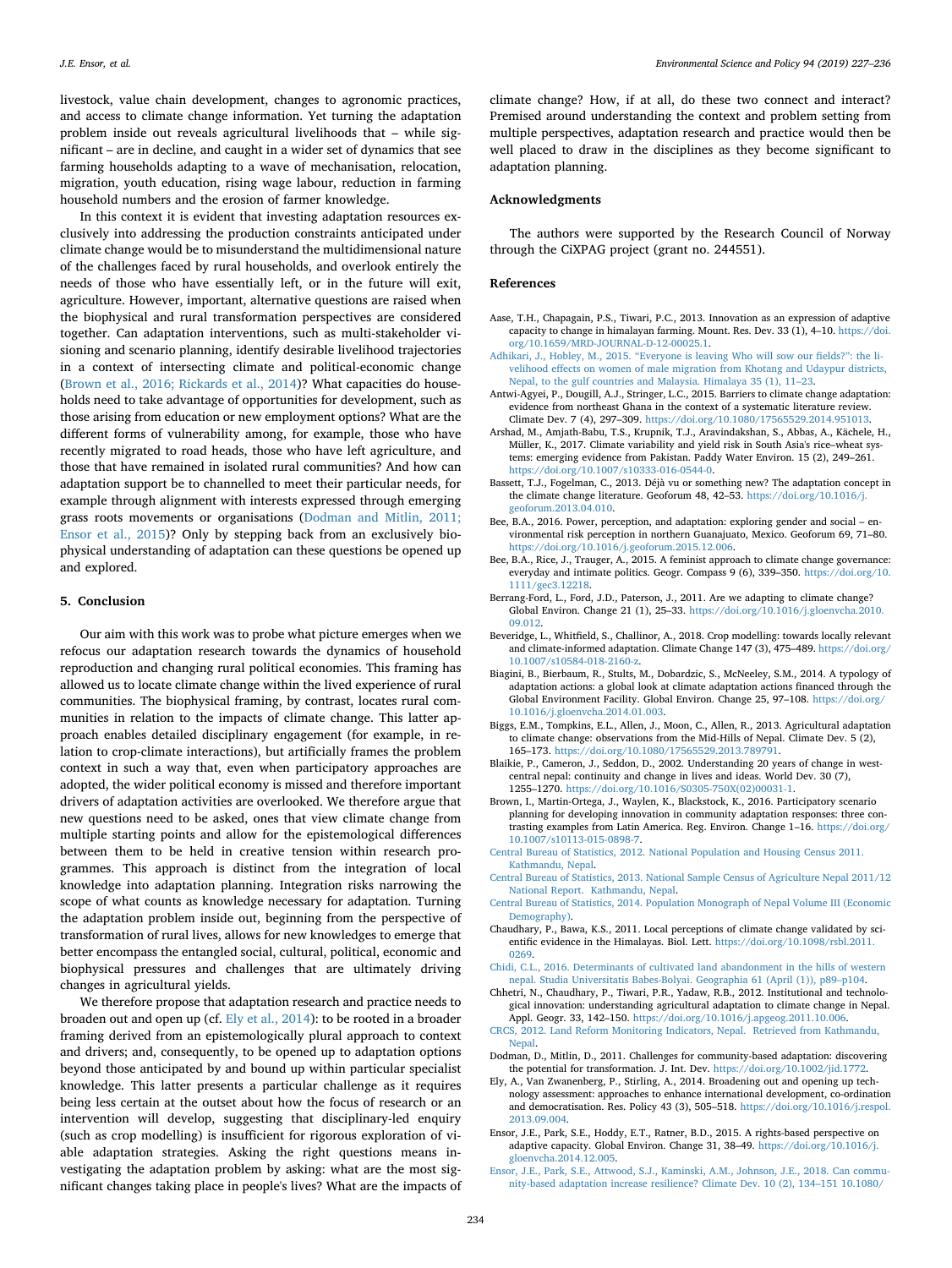[17565529.2016.1223595](http://refhub.elsevier.com/S1462-9011(18)31107-9/sbref0120).

- <span id="page-8-2"></span>Eriksen, S., Aldunce, P., Bahinipati, C.S., D'Almeida, R.M., Molefe, J.I., Nhemachena, C., Ulsrud, K., 2011. When not every response to climate change is a good one: identifying principles for sustainable adaptation. Climate Dev. 3 (1), 7-20. [https://doi.org/](https://doi.org/10.3763/cdev.2010.0060) [10.3763/cdev.2010.0060](https://doi.org/10.3763/cdev.2010.0060).
- <span id="page-8-8"></span>Eriksen, S., Nightingale, A.J., Eakin, H., 2015. Reframing adaptation: the political nature of climate change adaptation. Global Environ. Change 35, 523–533. [https://doi.org/](https://doi.org/10.1016/j.gloenvcha.2015.09.014) [10.1016/j.gloenvcha.2015.09.014](https://doi.org/10.1016/j.gloenvcha.2015.09.014).
- Eriksen, S.H., Silva, J., 2009. The vulnerability context of a savanna area in Mozambique: household drought coping strategies and responses to economic change. Environ. Sci. Policy 12 (1), 33–52. [https://doi.org/10.1016/j.envsci.2008.10.007.](https://doi.org/10.1016/j.envsci.2008.10.007)
- <span id="page-8-4"></span>[FAO, 2016. State of Food and Agriculture 2016: Climate Change, Agriculture and Food](http://refhub.elsevier.com/S1462-9011(18)31107-9/sbref0140) [Security. Retrieved from Rome.](http://refhub.elsevier.com/S1462-9011(18)31107-9/sbref0140)
- Forsyth, T., 2013. Community-based adaptation: a review of past and future challenges. Wiley Interdiscip. Rev.: Climate Change 4 (5), 439–446. [https://doi.org/10.1002/](https://doi.org/10.1002/wcc.231) [wcc.231](https://doi.org/10.1002/wcc.231).
- <span id="page-8-35"></span>[Gauchan, D., Shrestha, S., 2017. Agricultural and Rural Mechanisation in Nepal: Status,](http://refhub.elsevier.com/S1462-9011(18)31107-9/sbref0150) [Issues and Options For Future: Institute for Inclusive Finance and Development](http://refhub.elsevier.com/S1462-9011(18)31107-9/sbref0150) [\(InM\).](http://refhub.elsevier.com/S1462-9011(18)31107-9/sbref0150)
- Gentle, P., Maraseni, T.N., 2012. Climate change, poverty and livelihoods: adaptation practices by rural mountain communities in Nepal. Environ. Sci. Policy 21, 24–34. <https://doi.org/10.1016/j.envsci.2012.03.007>.
- <span id="page-8-26"></span>[Hazell, P.B.R., 2008. An Assessment of the Impact of Agricultural Research in South Asia](http://refhub.elsevier.com/S1462-9011(18)31107-9/sbref0160) [since the Green Revolution. Science Council Secretariat, Rome, Italy](http://refhub.elsevier.com/S1462-9011(18)31107-9/sbref0160).
- <span id="page-8-0"></span>Hossain, M.N., Chowdhury, S., Paul, S.K., 2016. Farmer-level adaptation to climate change and agricultural drought: empirical evidences from the Barind region of Bangladesh. Nat. Hazards 83 (2), 1007–1026. [https://doi.org/10.1007/s11069-016-](https://doi.org/10.1007/s11069-016-2360-7) [2360-7.](https://doi.org/10.1007/s11069-016-2360-7)
- <span id="page-8-22"></span>[Hulme, M., 2011. Reducing the future to climate: a story of climate determinism and](http://refhub.elsevier.com/S1462-9011(18)31107-9/sbref0170) [reductionism. Osiris 26 \(1\), 245–266.](http://refhub.elsevier.com/S1462-9011(18)31107-9/sbref0170)
- <span id="page-8-28"></span>[IPCC, 2014a. Impacts, Adaptation, and Vulnerability. Part A: Global and Sectoral Aspects.](http://refhub.elsevier.com/S1462-9011(18)31107-9/sbref0175) [Contribution of Working Group II to the Fifth Assessment Report of the](http://refhub.elsevier.com/S1462-9011(18)31107-9/sbref0175) [Intergovernmental Panel on Climate Change. Retrieved from Cambridge, United](http://refhub.elsevier.com/S1462-9011(18)31107-9/sbref0175) [Kingdom and New York, NY, USA: \(2014a\). Climate Change.](http://refhub.elsevier.com/S1462-9011(18)31107-9/sbref0175)
- <span id="page-8-18"></span>[IPCC, 2014b. Synthesis Report. Contribution of Working Groups I, II and III to the Fifth](http://refhub.elsevier.com/S1462-9011(18)31107-9/sbref0180) [Assessment Report of the Intergovernmental Panel on Climate Change. Retrieved](http://refhub.elsevier.com/S1462-9011(18)31107-9/sbref0180) [from Geneva, Switzerland: \(2014b\). Climate Change.](http://refhub.elsevier.com/S1462-9011(18)31107-9/sbref0180)
- <span id="page-8-25"></span>Jain, M., Naeem, S., Orlove, B., Modi, V., DeFries, R.S., 2015. Understanding the causes and consequences of differential decision-making in adaptation research: adapting to a delayed monsoon onset in Gujarat, India. Global Environ. Change 31, 98–109. <https://doi.org/10.1016/j.gloenvcha.2014.12.008>.
- <span id="page-8-3"></span>[Janila, P., Rupavatharam, S., Sameer Kumar, C., Samineni, S., Gaur, P., Varshney, R.,](http://refhub.elsevier.com/S1462-9011(18)31107-9/sbref0190) [2016. Technologies for intensification of production and uses of grain legumes for](http://refhub.elsevier.com/S1462-9011(18)31107-9/sbref0190) [nutrition security. Proc. Indian Natl. Sci. Acad. 82 \(5\), 1541–1553](http://refhub.elsevier.com/S1462-9011(18)31107-9/sbref0190).
- <span id="page-8-33"></span>[Jaquet, S., Shrestha, G., Kohler, T., Schwilch, G., 2016. The effects of migration on li](http://refhub.elsevier.com/S1462-9011(18)31107-9/sbref0195)[velihoods, land management, and vulnerability to natural disasters in the Harpan](http://refhub.elsevier.com/S1462-9011(18)31107-9/sbref0195) [watershed in western Nepal. Mount. Res. Dev. 36 \(4\), 494–505](http://refhub.elsevier.com/S1462-9011(18)31107-9/sbref0195).
- <span id="page-8-24"></span>John, A., Fielding, M., 2014. Rice production constraints and 'new' challenges for South Asian smallholders: insights into de facto research priorities. Agric. Food Secur. 3 (1), 18. <https://doi.org/10.1186/2048-7010-3-18>.
- <span id="page-8-27"></span>Jones, L., Boyd, E., 2011. Exploring social barriers to adaptation: insights from Western Nepal. Global Environ. Change 21 (4), 1262–1274. [https://doi.org/10.1016/j.](https://doi.org/10.1016/j.gloenvcha.2011.06.002) [gloenvcha.2011.06.002.](https://doi.org/10.1016/j.gloenvcha.2011.06.002)
- <span id="page-8-10"></span>[Joshi, N.P., Maharjan, K.L., Luni, P., 2011. Effect of climate variables on yield of major](http://refhub.elsevier.com/S1462-9011(18)31107-9/sbref0210) [food-crops in Nepal: a time-series analysis. J. Contemp. India Stud. 1, 19–26](http://refhub.elsevier.com/S1462-9011(18)31107-9/sbref0210).
- [Klein, R.J., Juhola, S., 2014. A framework for Nordic actor-oriented climate adaptation](http://refhub.elsevier.com/S1462-9011(18)31107-9/sbref0215) [research. Environ. Sci. Policy 40, 101–115.](http://refhub.elsevier.com/S1462-9011(18)31107-9/sbref0215)
- <span id="page-8-1"></span>Korzenevica, M., Agergaard, J., 2017. 'The house cannot stay empty': a case of young rural Nepalis negotiating multilocal householding. Asian Popul. Stud. 13 (2), 124–139. [https://doi.org/10.1080/17441730.2017.1303110.](https://doi.org/10.1080/17441730.2017.1303110)
- <span id="page-8-14"></span>Lassa, J.A., Lai, A.Y.-H., Goh, T., 2016. Climate extremes: an observation and projection of its impacts on food production in ASEAN. Nat. Hazards 84 (1), 19–33. [https://doi.](https://doi.org/10.1007/s11069-015-2081-3) [org/10.1007/s11069-015-2081-3.](https://doi.org/10.1007/s11069-015-2081-3)
- <span id="page-8-19"></span>Laux, P., Jäckel, G., Tingem, R.M., Kunstmann, H., 2010. Impact of climate change on agricultural productivity under rainfed conditions in Cameroon—a method to improve attainable crop yields by planting date adaptations. Agric. For. Meteorol. 150 (9), 1258–1271. [https://doi.org/10.1016/j.agrformet.2010.05.008.](https://doi.org/10.1016/j.agrformet.2010.05.008)
- <span id="page-8-5"></span>[Leichenko, R.M., O'Brien, K.L., 2008. Double Exposure: Global Environmental Change in](http://refhub.elsevier.com/S1462-9011(18)31107-9/sbref0235) [an Era of Globalization. Oxford University Press, Oxford, UK.](http://refhub.elsevier.com/S1462-9011(18)31107-9/sbref0235)
- <span id="page-8-23"></span>[LI-BIR.D, 2017. Annual Report 2015–16. Retrieved from Pokhara, Nepal](http://refhub.elsevier.com/S1462-9011(18)31107-9/sbref0240).
- Lobell, D.B., Burke, M.B., Tebaldi, C., Mastrandrea, M.D., Falcon, W.P., Naylor, R.L., 2008. Prioritizing climate change adaptation needs for food security in 2030. Science 319 (5863), 607–610. <https://doi.org/10.1126/science.1152339>.
- <span id="page-8-29"></span>[Mallik, C., 2014. Land dispossession and rural transformation: the case of fringe villages](http://refhub.elsevier.com/S1462-9011(18)31107-9/sbref0250) [of Kolkata. J. Rural Dev. 33 \(1\), 51–71](http://refhub.elsevier.com/S1462-9011(18)31107-9/sbref0250).
- <span id="page-8-36"></span>Manandhar, S., Vogt, D.S., Perret, S.R., Kazama, F., 2011. Adapting cropping systems to climate change in Nepal: a cross-regional study of farmers' perception and practices. Reg. Environ. Change 11 (2), 335–348. [https://doi.org/10.1007/s10113-010-0137-1.](https://doi.org/10.1007/s10113-010-0137-1)
- Massey, D.S., Axinn, W.G., Ghimire, D.J., 2010. Environmental change and out-migration: evidence from Nepal. Popul. Environ. 32 (2), 109–136. [https://doi.org/10.1007/](https://doi.org/10.1007/s11111-010-0119-8) [s11111-010-0119-8.](https://doi.org/10.1007/s11111-010-0119-8)
- [McDowell, J., Hess, J., 2012. Accessing adaptation: multiple stressors on livelihoods in](http://refhub.elsevier.com/S1462-9011(18)31107-9/sbref0265) [the Bolivian highlands under a changing climate. Global Environ. Change 22 \(2\),](http://refhub.elsevier.com/S1462-9011(18)31107-9/sbref0265) [342–352](http://refhub.elsevier.com/S1462-9011(18)31107-9/sbref0265).
- <span id="page-8-13"></span>[Mittal, N., Mishra, A., Singh, R., Kumar, P., 2014. Assessing future changes in seasonal](http://refhub.elsevier.com/S1462-9011(18)31107-9/sbref0270) [climatic extremes in the Ganges river basin using an ensemble of regional climate](http://refhub.elsevier.com/S1462-9011(18)31107-9/sbref0270)

[models. Climate Change 123 \(2\), 273–286](http://refhub.elsevier.com/S1462-9011(18)31107-9/sbref0270).

- <span id="page-8-39"></span>Nagoda, S., Nightingale, A.J., 2017. Participation and power in climate change adaptation policies: vulnerability in food security programs in Nepal. World Dev. 100, 85–93. [https://doi.org/10.1016/j.worlddev.2017.07.022.](https://doi.org/10.1016/j.worlddev.2017.07.022)
- <span id="page-8-9"></span>[Nightingale, A.J., 2016. Adaptive scholarship and situated knowledges? Hybrid meth](http://refhub.elsevier.com/S1462-9011(18)31107-9/sbref0280)[odologies and plural epistemologies in climate change adaptation research. Area 48](http://refhub.elsevier.com/S1462-9011(18)31107-9/sbref0280) [\(1\), 41–47 10.1111/area.12195.](http://refhub.elsevier.com/S1462-9011(18)31107-9/sbref0280)
- Nightingale, A.J., 2017. Power and politics in climate change adaptation efforts: struggles over authority and recognition in the context of political instability. Geoforum 84, 11–20. <https://doi.org/10.1016/j.geoforum.2017.05.011>.
- <span id="page-8-6"></span>[O'Brien, K., Eriksen, S.H., Schjolden, A., Nygaard, L.P., 2007. Why different interpreta](http://refhub.elsevier.com/S1462-9011(18)31107-9/sbref0290)[tions of vulnerability matter in climate change discourses. Climate Policy 7, 73–88](http://refhub.elsevier.com/S1462-9011(18)31107-9/sbref0290) [10.1080/14693062.2007.9685639.](http://refhub.elsevier.com/S1462-9011(18)31107-9/sbref0290)
- <span id="page-8-7"></span>[O'Brien, K.L., Eriksen, S.H., Inderberg, T.H., Sygna, L., 2015. Climate Change and](http://refhub.elsevier.com/S1462-9011(18)31107-9/sbref0295) [Development: Adaptation through Transformation. In: Inderberg, T.H., Eriksen, S.H.,](http://refhub.elsevier.com/S1462-9011(18)31107-9/sbref0295) [O'Brien, K.L., Sygna, L. \(Eds.\), Climate change adaptation and development: chan](http://refhub.elsevier.com/S1462-9011(18)31107-9/sbref0295)[ging paradigms and practices. Routledge, Oxon and New York, pp. 273–289 ISBN:](http://refhub.elsevier.com/S1462-9011(18)31107-9/sbref0295) [978-1-138-02598-1](http://refhub.elsevier.com/S1462-9011(18)31107-9/sbref0295).
- [O'Brien, K., Leichenko, R., Kelkar, U., Venema, H., Aandahl, G., Tompkins, H., Javed, A.,](http://refhub.elsevier.com/S1462-9011(18)31107-9/sbref0300) [Bhadwal, S., Barg, S., Nygaard, L., West, J., 2004. 'Mapping multiple stressors: cli](http://refhub.elsevier.com/S1462-9011(18)31107-9/sbref0300)[mate change and economic globalization in India'. Global Environ. Change 14,](http://refhub.elsevier.com/S1462-9011(18)31107-9/sbref0300) [303–313](http://refhub.elsevier.com/S1462-9011(18)31107-9/sbref0300).
- <span id="page-8-30"></span>[Ohlan, R., 2016. Rural transformation in india in the decade of miraculous economic](http://refhub.elsevier.com/S1462-9011(18)31107-9/sbref0305) [growth. J. Land Rural Stud. 4 \(2\), 188–205](http://refhub.elsevier.com/S1462-9011(18)31107-9/sbref0305).
- Ojha, H.R., Ghimire, S., Pain, A., Nightingale, A., Khatri, D.B., Dhungana, H., 2015. Policy without politics: technocratic control of climate change adaptation policy making in Nepal. Climate Policy 415–433. <https://doi.org/10.1080/14693062.2014.1003775>.
- <span id="page-8-20"></span>[Pandey, D.N., Gupta, A.K., Anderson, D.M., 2003. Rainwater harvesting as an adaptation](http://refhub.elsevier.com/S1462-9011(18)31107-9/sbref0315) [to climate change. Curr. Sci. 85 \(1\), 46–59.](http://refhub.elsevier.com/S1462-9011(18)31107-9/sbref0315)
- [Paudel, B., Khanal, R.C., Khatri-Chhetri, A., Bhatta, K., Chaudari, P., 2017. Climate-Smart](http://refhub.elsevier.com/S1462-9011(18)31107-9/sbref0320) [Agriculture in Nepal: Champion Technologies and Their Pathways for Scaling Up.](http://refhub.elsevier.com/S1462-9011(18)31107-9/sbref0320) [Retrieved from London United Kingdom](http://refhub.elsevier.com/S1462-9011(18)31107-9/sbref0320).
- [Pelling, M., 2011. Adaptation to Climate Change: From Resilience to Transformation.](http://refhub.elsevier.com/S1462-9011(18)31107-9/sbref0325) [Routledge, London](http://refhub.elsevier.com/S1462-9011(18)31107-9/sbref0325).
- [Peng, S., Huang, J., Sheehy, J.E., Laza, R.C., Visperas, R.M., Zhong, X., Cassman, K.G.,](http://refhub.elsevier.com/S1462-9011(18)31107-9/sbref0330) [2004. Rice yields decline with higher night temperature from global warming. Proc.](http://refhub.elsevier.com/S1462-9011(18)31107-9/sbref0330) Natl. Acad. Sci. USA 101 (27), 9971-9975 10.1073/pnas.0403720101.
- <span id="page-8-16"></span>[Ploeg, J.D.V.D., 2014. Peasants and the Art of Farming: A Chayanovian Manifesto.](http://refhub.elsevier.com/S1462-9011(18)31107-9/sbref0335) [Fernwood, Winnipeg.](http://refhub.elsevier.com/S1462-9011(18)31107-9/sbref0335)
- <span id="page-8-38"></span>Pringle, P., Conway, D., 2012. Voices from the frontline: the role of community-generated information in delivering climate adaptation and development objectives at project level. Climate Dev. 4 (2), 104–113. [https://doi.org/10.1080/17565529.2012.](https://doi.org/10.1080/17565529.2012.707608) [707608](https://doi.org/10.1080/17565529.2012.707608).
- [Quinn, C.H., Ziervogel, G., Taylor, A., Takama, T., Thomalla, F., 2011. Coping with](http://refhub.elsevier.com/S1462-9011(18)31107-9/sbref0345) [multiple stresses in rural South Africa. Ecol. Soc. 16 \(3\), 2 www.ecologyandsocie](http://refhub.elsevier.com/S1462-9011(18)31107-9/sbref0345)[ty.org/vol16/iss3/art2/.](http://refhub.elsevier.com/S1462-9011(18)31107-9/sbref0345)
- [Rao, N., Lawson, E.T., Raditloaneng, W., Solomon, D., et al., 2017. Gendered vulner](http://refhub.elsevier.com/S1462-9011(18)31107-9/sbref0350)[abilities to climate change: insights from the semi-arid regions of Africa and Asia.](http://refhub.elsevier.com/S1462-9011(18)31107-9/sbref0350) [Climate Dev. 1–17](http://refhub.elsevier.com/S1462-9011(18)31107-9/sbref0350).
- [Rauch, T., 2014. New ruralities in the context of global economic and environmental](http://refhub.elsevier.com/S1462-9011(18)31107-9/sbref0355)
- <span id="page-8-12"></span>[change?are small-scale farmers bound to disappear? Geog. Helv. 69 \(4\), 227–237.](http://refhub.elsevier.com/S1462-9011(18)31107-9/sbref0355) [Revadekar, J., Kothawale, D., Patwardhan, S., Pant, G., Kumar, K.R., 2012. About the](http://refhub.elsevier.com/S1462-9011(18)31107-9/sbref0360)
- [observed and future changes in temperature extremes over India. Nat. Hazards 60](http://refhub.elsevier.com/S1462-9011(18)31107-9/sbref0360) [\(3\), 1133–1155.](http://refhub.elsevier.com/S1462-9011(18)31107-9/sbref0360)
- <span id="page-8-37"></span>[Reid, H., Alam, M., Berger, R., Cannon, T., 2009. Community-based adaptation to climate](http://refhub.elsevier.com/S1462-9011(18)31107-9/sbref0365) [change. Particip. Learn. Action 60, 11–33](http://refhub.elsevier.com/S1462-9011(18)31107-9/sbref0365).
- [Reid, P., Vogel, C., 2006. Living and responding to multiple stressors in South](http://refhub.elsevier.com/S1462-9011(18)31107-9/sbref0370)
- [Africa—glimpses from KwaZulu-Natal. Global Environ. Change 16, 195–206.](http://refhub.elsevier.com/S1462-9011(18)31107-9/sbref0370) [Ribot, J., 2011. Vulnerability before adaptation: toward transformative climate action.](http://refhub.elsevier.com/S1462-9011(18)31107-9/sbref0375) [Global Environ. Change 4 \(21\), 1160–1162.](http://refhub.elsevier.com/S1462-9011(18)31107-9/sbref0375)
- Rickards, L., Ison, R., FÃnfgeld, H., Wiseman, J., 2014. Opening and closing the future: climate change, adaptation, and scenario planning. Environ. Plan. C: Govern. Policy 32 (4), 587–602. [https://doi.org/10.1068/c3204ed.](https://doi.org/10.1068/c3204ed)
- <span id="page-8-17"></span>Rigg, J., 2006. Land, farming, livelihoods, and poverty: rethinking the links in the Rural South. World Dev. 34 (1), 180–202. [https://doi.org/10.1016/j.worlddev.2005.07.](https://doi.org/10.1016/j.worlddev.2005.07.015) [015](https://doi.org/10.1016/j.worlddev.2005.07.015).
- <span id="page-8-11"></span>Ruane, A.C., Major, D.C., Yu, W.H., Alam, M., Hussain, S.G., Khan, A.S., Rosenzweig, C., 2013. Multi-factor impact analysis of agricultural production in Bangladesh with climate change. Global Environ. Change 23 (1), 338–350. [https://doi.org/10.1016/j.](https://doi.org/10.1016/j.gloenvcha.2012.09.001) [gloenvcha.2012.09.001.](https://doi.org/10.1016/j.gloenvcha.2012.09.001)
- [Schipper, E., ayers, J., reid, H., Huq, S., Rahman, A., 2014. Community-Based Adaptation](http://refhub.elsevier.com/S1462-9011(18)31107-9/sbref0395) [to Climate Change: Scaling it Up. Earthscan.](http://refhub.elsevier.com/S1462-9011(18)31107-9/sbref0395)
- <span id="page-8-32"></span>[Sharma, J.R., 2016. Bodies in search of freedom. Econ. Polit. Wkly.](http://refhub.elsevier.com/S1462-9011(18)31107-9/sbref0400)
- <span id="page-8-34"></span>[Sijapati, B., Lama, A.S., Baniya, J., Rinck, J., Jha, K., Gurung, A., 2017. Labour Migration](http://refhub.elsevier.com/S1462-9011(18)31107-9/sbref0405) [and the Remittance Economy: The Socio-Political Impact. Retrieved from](http://refhub.elsevier.com/S1462-9011(18)31107-9/sbref0405) [Kathmandu](http://refhub.elsevier.com/S1462-9011(18)31107-9/sbref0405).
- <span id="page-8-15"></span>Singh, D., Tsiang, M., Rajaratnam, B., Diffenbaugh, N.S., 2014. Observed changes in extreme wet and dry spells during the South Asian summer monsoon season. Nat. Climate Change 4, 456. [https://doi.org/10.1038/nclimate2208..](https://doi.org/10.1038/nclimate2208) https://www. [nature.com/articles/nclimate2208 - supplementary-information](https://www.nature.com/articles/nclimate2208%20-%20supplementary-information).
- <span id="page-8-21"></span>Singh, P., Boote, K.J., Kadiyala, M.D.M., Nedumaran, S., Gupta, S.K., Srinivas, K., Bantilan, M.C.S., 2017. An assessment of yield gains under climate change due to genetic modification of pearl millet. Sci. Tot. Environ. 601-602, 1226–1237. [https://](https://doi.org/10.1016/j.scitotenv.2017.06.002) [doi.org/10.1016/j.scitotenv.2017.06.002.](https://doi.org/10.1016/j.scitotenv.2017.06.002)
- <span id="page-8-31"></span>[Sugden, F., 2017. A mode of production flux: the transformation and reproduction of](http://refhub.elsevier.com/S1462-9011(18)31107-9/sbref0420) [rural class relations in lowland Nepal and North Bihar. Dialect. Anthropol. 41 \(2\),](http://refhub.elsevier.com/S1462-9011(18)31107-9/sbref0420)